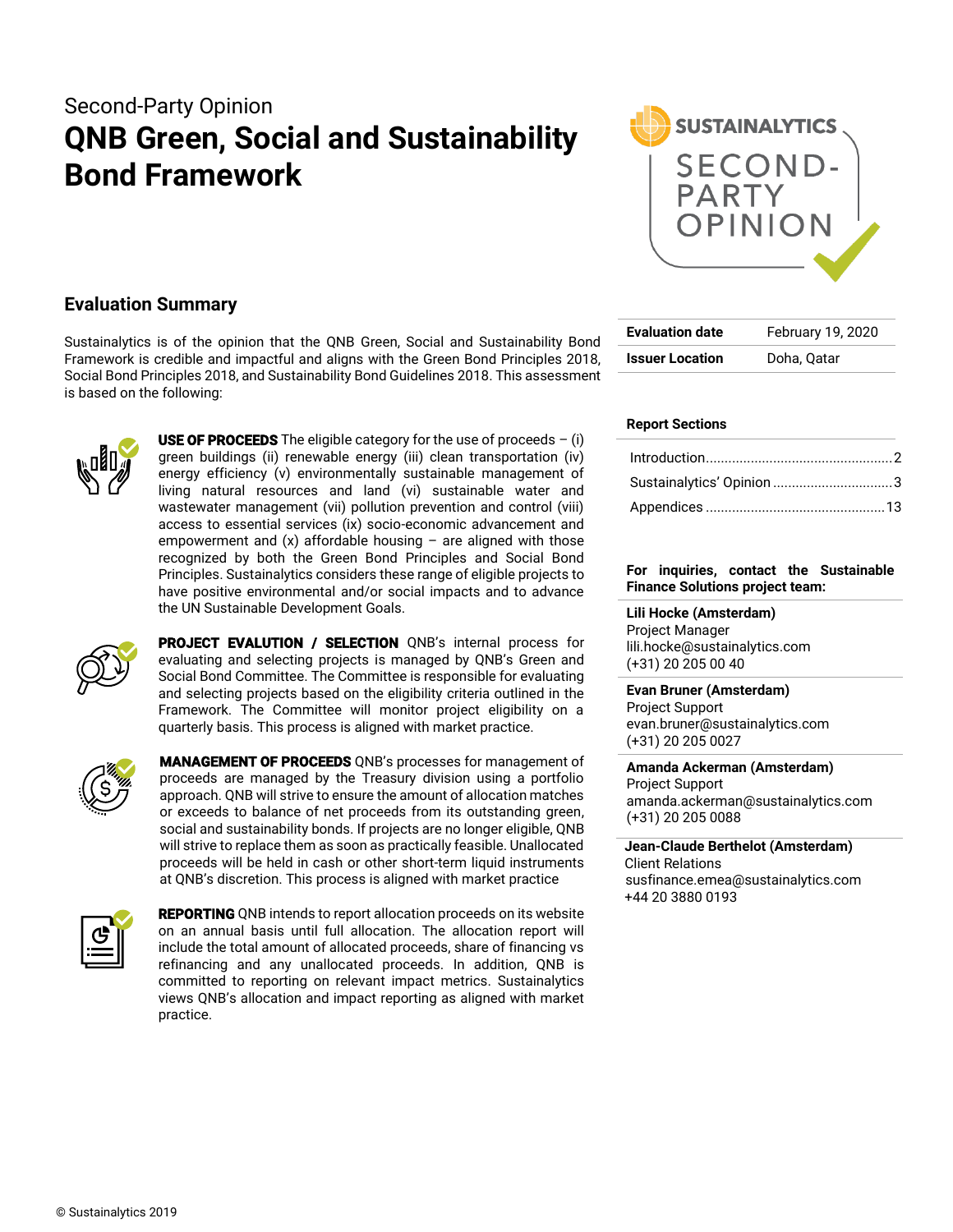

# <span id="page-1-0"></span>**Introduction**

Qatar National Bank (Q.P.S.C.) (QNB Group) ("QNB" or the "Bank"), headquartered in Doha, was established in 1964 as the country's first Qatari-owned commercial bank, with an ownership structure split between the Qatar Investment Authority (50%) and the remaining (50%) held by members of the public.

QNB has developed the QNB Green, Social and Sustainability Bond Framework (the "Framework") under which it intends to issue multiple sustainability bonds and use the proceeds to finance and/or refinance, in whole or in part, existing and/or future projects that will contribute to a range of positive environmental and social outcomes. The Framework defines eligibility criteria in ten areas:

- 1. Green Buildings
- 2. Renewable Energy
- 3. Clean Transportation
- 4. Energy Efficiency
- 5. Environmentally Sustainable Management of Living Natural Resources and Land
- 6. Sustainable Water and Wastewater Management
- 7. Pollution Prevention and Control
- 8. Access to Essential Services
- 9. Socio-economic Advancement and Empowerment
- 10. Affordable Housing

QNB engaged Sustainalytics to review the QNB Green, Social and Sustainability Bond Framework dated January 2020 and provide a second-party opinion on the Framework's environmental and social credentials and its alignment with the Sustainability Bond Guidelines 2018 (SBG).<sup>1</sup> This Framework will be published in a separate document.<sup>2</sup>

As part of this engagement, Sustainalytics held conversations with various members of QNB's management team to understand the sustainability impact of their business processes and planned use of proceeds, as well as management of proceeds and reporting aspects of the QNB Green, Social and Sustainability Bond Framework. Sustainalytics also reviewed relevant public documents and non-public information.

This document contains Sustainalytics' opinion of the QNB Green, Social and Sustainability Bond Framework and should be read in conjunction with that Framework.

<sup>2</sup> The QNB Green and Social Bond Framework is available on QNB's website at:

<sup>1</sup> The Sustainability Bond Guidelines are administered by the International Capital Market Association and are available at

<https://www.icmagroup.org/green-social-and-sustainability-bonds/sustainability-bond-guidelines-sbg/>

<https://www.qnb.com/sites/qnb/qnbqatar/page/en/enesgreportsanddisclosures.html>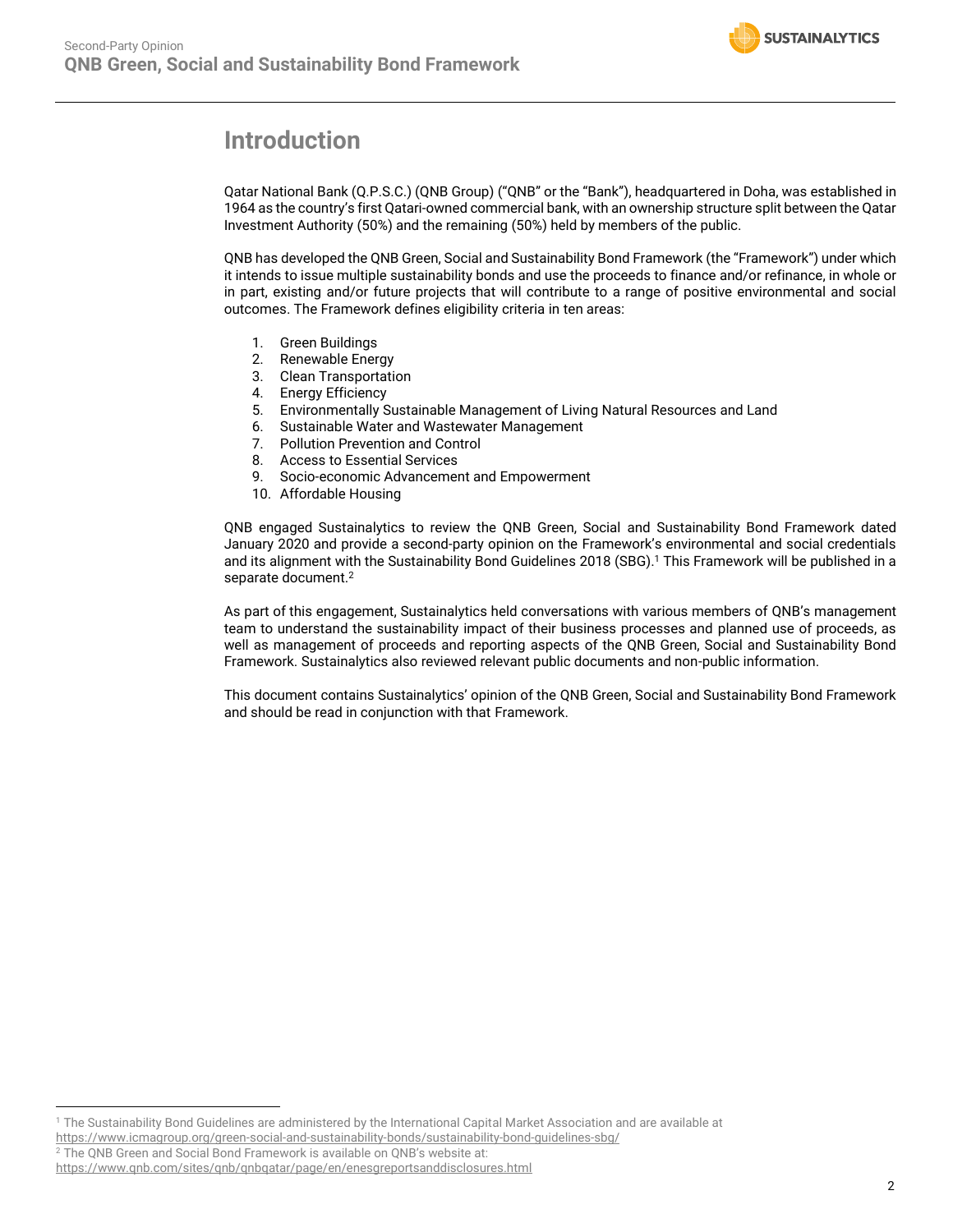# <span id="page-2-0"></span>**Sustainalytics' Opinion**

### **Section 1: Sustainalytics' Opinion on the QNB Green, Social and Sustainability Bond Framework Summary**

Sustainalytics is of the opinion that the QNB Green, Social and Sustainability Bond Framework is credible and impactful and aligns with the four core components of the Green Bond Principles 2018 (GBP), Social Bond Principles 2018 (SBP) and Sustainability Bond Guidelines 2018 (SBG). Sustainalytics highlights the following elements of the QNB Green, Social and Sustainability Bond Framework:

- Use of Proceeds:
	- QNB's use of proceeds categories are (i) Green Buildings (ii) Renewable Energy (iii) Clean Transportation (iv) Energy Efficiency (v) Environmentally Sustainable Management of Living Natural Resources and Land (vi) Sustainable Water and Wastewater (vii) Pollution Prevention and Control (viii) Access to Essential Services (ix) Socioeconomic Advancement and Empowerment and (x) Affordable Housing, which are considered to be aligned with the GBP, SBP and SBG.
	- Under this Framework, QNB may issue green, social, and sustainable bonds. QNB may use part of the proceeds for project-based lending and part for general purpose loans for pure play businesses that derive 90% of revenues from activities identified in the eligible categories. Sustainalytics notes that the GBP, SBP, and SBG favor project-based lending, and that there is in general less transparency associated with reporting on non-project-based financing, but views positively the relatively high threshold of 90% revenues applied by QNB for pure-plays which is aligned with market practice. Where proceeds are used for general purpose loans, Sustainalytics recommends QNB to track and disclose the portion of bond proceeds allocated to generalpurpose loans and to provide detailed impact reporting on the companies or types of business financed.
	- QNB uses third-party certifications such as LEED "Gold", GSAS "4 Star", BREEAM "Very Good", HQE "Very Good", BCA Green Mark "Gold plus", Passive Haus (carbon neutral), EU Energy Performance Certificate (EPC) A and B or other equivalent certifications. Sustainalytics highlights that the levels chosen for LEED, GSAS, BREEAM, HQE and Passive house align with market practice, and encourages QNB to align the certification levels for BCA Green Mark to Platinum, to align with market practice. Furthermore, Sustainalytics encourages QNB to transparently disclose how EPC A and B in the respective markets align with the top 15% of buildings. For Sustainalytics' assessment of these schemes, please see Appendix 1. In addition, non-certified green buildings are defined as new or existing buildings in the top 15% of energy efficient buildings in their respective region, or refurbished buildings with a 30% energy efficiency improvement or a two-step improvement in EU EPC, which is aligned with market practice.
	- Investment in renewable energy includes the financing or refinancing of the equipment, development, manufacturing, construction, operation and maintenance of renewable energy generation sources and related infrastructure. Renewable energy sources include wind (onshore and offshore), solar (photovoltaic solar power, concentrated solar power (CSP) and solar thermal), hydroelectric, bioenergy, geothermal, and tidal.
		- With respect to bioenergy, QNB intends to finance the facilities for electricity generation, heating or both (CHP) that use biomass or biofuel. Sustainalytics positively highlights that QNB commits that feedstock used for the biofuel and biomass is derived from forest (FSC/PEFC certified), biomass certified to the Sustainable Biomass Partnership (SBP), Roundtable on Sustainable Biomass (RSB), agricultural waste, food waste and algae marine (e.g. algae) and that feedstocks do not result in deforestation, compete with food production, is derived from sources of high-biodiversity, or that depletes carbon pools. Sustainalytics notes that QNB does not include a threshold on emissions from non-waste biomass to energy projects in the framework, which is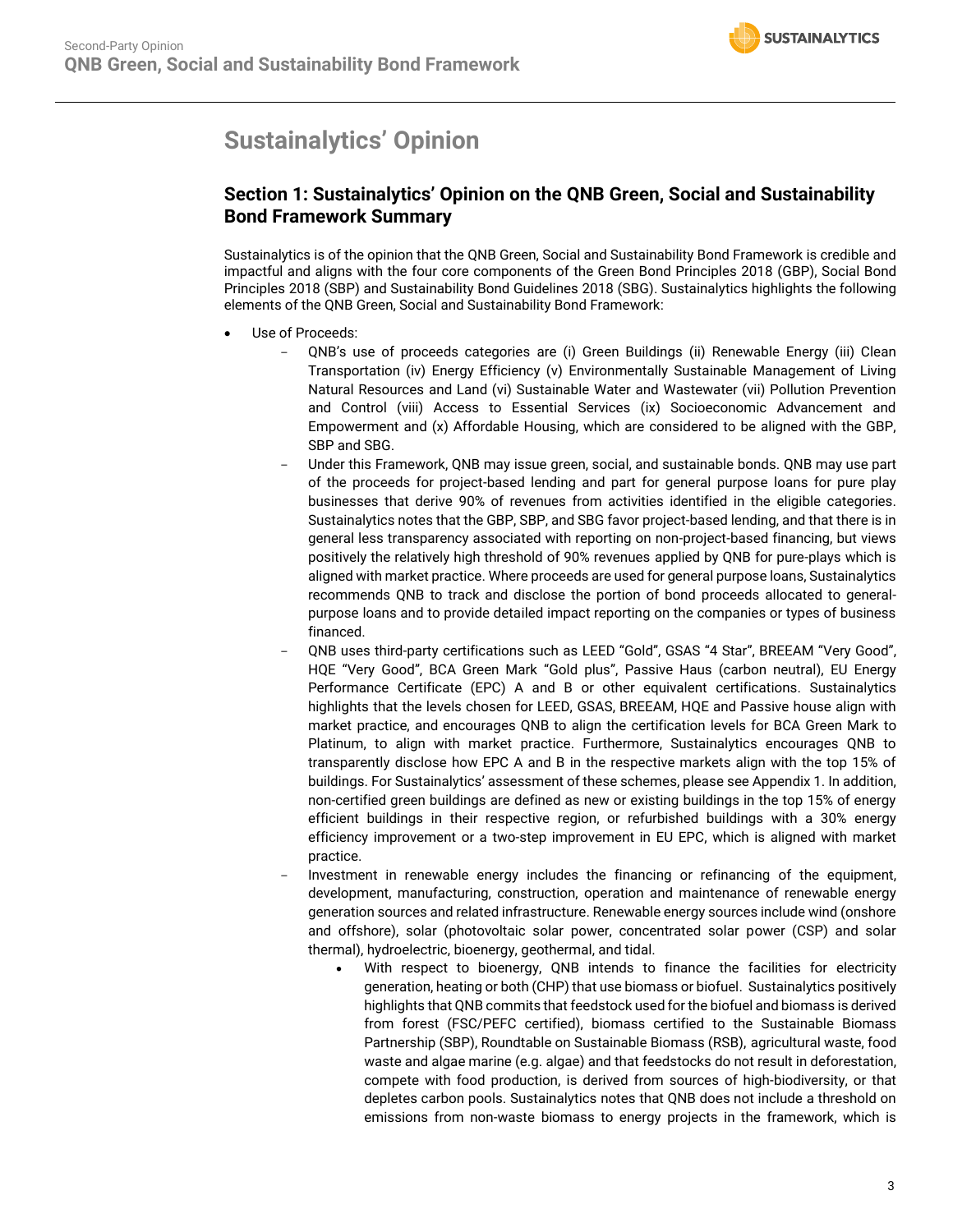**SUSTAINALYTICS** 

considered a limitation as the carbon intensity of biomass electricity generation ranges from about 65 to 350gCO2/kWh. 3

- With respect to geothermal, Sustainalytics positively highlights that QNB intends to finance projects with an emissions intensity of less than 100gCO2e/kWh.
- Investment in renewable energy also includes investments in relation to energy transmission infrastructure. QNB confirmed to Sustainalytics that all investment related to transmission systems, such as increasing grid capacity and connections, will increase the share of renewable energy on the grid.
- QNB intends to invest in low-carbon vehicles for public, passenger and freight purposes.<sup>4</sup> This includes cars, buses, ferries, and trains that are fully electric, hybrid electric or hydrogen, and related infrastructure, such as electrified railways and charging stations for electric vehicles. Sustainalytics positively highlight that QNB commits to restrict financing to those vehicles that emit less than 50g CO<sub>2e</sub>/km, which is aligned with market best practice.
- Regarding energy efficiency, QNB intends to finance district heating and cooling systems, smart energy grids, energy meters, management systems and battery storage facilities, and electricity transmission efficiency. Sustainalytics positively notes that smart grid investment is intended to allow for the transmission of small scale / decentralized renewable energy technologies. In addition, QNB confirmed to Sustainalytics that district heating and cooling systems do not include energy generation, but feeds on the local electricity grid. QNB also intends to finance improvements in electricity transmission efficiency through reinforcement of grids and reduction of transmission losses.
- QNB intends to use the proceeds to finance forestry certified by the Forest Stewardship Council (FSC) or Programme for the Endorsement of Forest Certification Schemes (PEFC), agriculture certified to Fair Trade or organic (EU and USDA) as well as hydroponic and vertical farming, and fishery certified to the Marine Stewardship Council (MSC) or Aquaculture Stewardship Council (ASC). Sustainalytics recognizes that these initiatives differ in their standards, application and scale of impact. For Sustainalytics' assessment of these certifications please refer to Appendix 2 and Appendix 3. 5
	- Sustainalytics notes that vertical farming and hydroponics will be a part of the solution set for food production especially given the expected impacts of climate change. While there is potential for vertical farming and hydroponics to achieve greater resource efficiency, performance can vary greatly based on location and on the specific approach and technologies used. Given this, we are not able to assess the expected impact, and therefore encourage QNB to measure and report on the energy and resource efficiency of projects funded.
	- Sustainalytics positively notes that QNB confirmed that financing of agriculture is limited to plant-based agriculture.
- The proceeds are also intended to finance water and wastewater management activities. These include wastewater treatment and recycling facilities, Sustainable Urban Drainage Systems<sup>6</sup> (SUDS), and freshwater technologies and improvements to freshwater infrastructure that increase water use efficiency.
- QNB also intends to use part of the proceeds to finance the establishment, acquisition, expansion, upgrades and ongoing management of waste and technologies to reduce emissions to air. Sustainalytics notes the following limitations of the category:
	- QNB intends to finance waste management and recycling companies and facilities of all types of waste. QNB confirmed to Sustainalytics that waste management projects in Europe will target diversion from landfill and recycling. For the other markets, <sup>7</sup>sanitary landfill will be applied as a minimum standard for investments. <sup>8</sup> The Green Bond market generally views landfilling to not aligned with market practice.

<sup>3</sup> Climate Bond Initiative, Background Paper 2013:

<https://www.climatebonds.net/files/files/Climate%20Bonds%20Solar%20Criteria%20Background%20Paper.pdf>

<sup>4</sup> With respect to biofuels for transportation, Sustainalytics positively notes that QNB has established a threshold of 50gCO2e/km.

<sup>5</sup> The Framework does not exclude ASC certifications granted with a variance from the standard. Sustainalytics encourages QNB to prioritize use of proceeds with full and complete ASC certifications so as to ensure full alignment with the standard. A list of variance requests and variances previously granted is available on ASC's website: <https://asc-portal.force.com/interpret/s/>

<sup>&</sup>lt;sup>6</sup> SUDS are a collection of water management practices that aim to align modern drainage systems with natural water processes.

 $^7$  This framework is applicable to investments in France, Qatar, Switzerland, Indonesia, Iraq, Tunisia, Egypt, Turkey, China, India, Iran (dormant), Kuwait, Lebanon, Mauritania, Myanmar, Oman, Singapore, UK, Vietnam, Yemen, Algeria, Bahrain, Jordan, Libya, Togo, UAE.

<sup>&</sup>lt;sup>8</sup> Sanitary landfill is defined as landfill that ensures proper containment (i.e. liners) of leachate, ensures methane capture (a rate of 75%), no open dumping, is accompanied by programs to increase recycling and composting.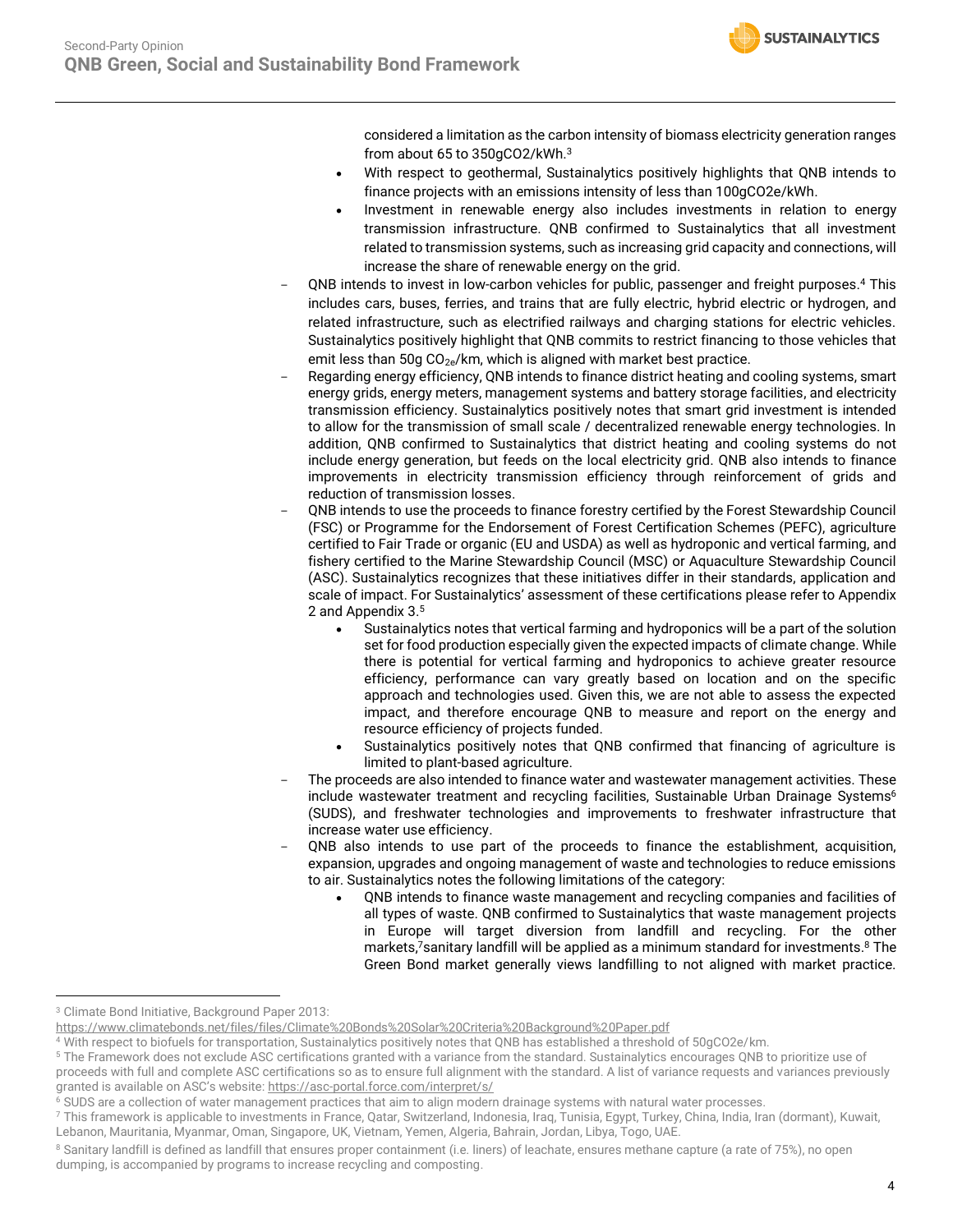**SUSTAINALYTICS** 

However, in Sustainalytics opinion, sanitary landfill may be an appropriate solution only in those countries with underdeveloped waste management system and where sanitary landfill can demonstrate a clear improvement to the status quo. In addition, given the breadth of the category, Sustainalytics encourages QNB to transparently disclose on issuance the projects financed and how the projects exceed current practices.

- QNB intends to finance municipality waste incineration, the capturing of landfill gas and anaerobic digestion. QNB confirmed that the municipality waste incineration plants financed with bonds issued under this framework will have toxic air emission abatement technologies but is unable to confirm the feedstock for anaerobic digestion, which is considered a limitation.
- QNB intends to finance technologies to reduce air emissions from industrial sources, such as particulate matter and VOC. While Sustainalytics recognizes the potential positive impact of reducing air emissions and positively views QNB's exclusion of projects directly related to fossil fuel processes.
- Use of proceeds enabling access to essential services, defined as not-for-profit, free or subsidized services, include activities involving the development, expansion or acquisition of buildings, facilities, or equipment relating to: i.) Infrastructure for hospitals, laboratories, clinics, healthcare, childcare and elder care centers, and ii.) Infrastructure for the provision of child, youth or adult education and vocational training services. Sustainalytics recognizes the importance of providing access to affordable healthcare, and opportunities for youth and adult training services.
- Investment in the social bond category socioeconomic advancement and empowerment includes loans to SMEs, microfinance and entrepreneur clients. <sup>9</sup> Sustainalytics positively highlights that QNB limits financing to specific economically underperforming regions.<sup>10</sup> In addition, QNB defines SME and micro enterprise per region aligned with local standards.
- Use of proceeds dedicated to affordable housing, include development, maintenance, operation and refurbishment of shelters, halfway homes and community and social housing projects. QNB confirmed that social housing is defined by local standards.
- Project Evaluation and Selection:
	- QNB's project evaluation and selection process will be managed by QNB's Green and Social Bond Committee (the "Committee") which is comprised of members from Treasury, Corporate Institutional Banking, Credit, Risk, Financial Control and Strategy and the Sustainability Team. Additional attendees may be nominated. The Committee is responsible for evaluating and selecting projects based on the eligibility criteria outlined in the Framework as well as with internal policy and national regulations. The Committee will meet quarterly to monitor and review the eligibility of the project portfolio. Sustainalytics views this process as aligned with market practice.
- Management of Proceeds:
	- Allocation of proceeds will be handled by QNB's Treasury team and will be allocated using a portfolio approach. The Committee will monitor the allocation and, if an asset no longer meets the eligibility criteria, it will be removed and replaced as soon as practically feasible. QNB will strive to achieve a level of allocation for the eligible project portfolio that matches or exceeds the total value of its outstanding green and social bonds. Any unallocated proceeds will be held at QNB's discretion in its consolidated balance sheet, in cash or other short-term liquid instruments. Sustainalytics views this process as aligned with market practice.
- Reporting:
	- QNB will report annually on allocation of proceeds and impact reporting, until full allocation. Regarding allocation, the Bank will report on the size of the identified eligible green and social projects portfolio, the total amount of proceeds allocated to the portfolio, the share of financing vs refinancing and the amount of unallocated proceeds. On a best effort basis, QNB will align its impact reporting with the Harmonized Framework for Impact Reporting,<sup>11</sup> for a full list of potential impact indicators, see Appendix 2. Sustainalytics views this reporting process as aligned with market practice.

<sup>9</sup> QNB defines entrepreneur clients analogous to the SME definition.

<sup>10</sup> Underperforming regions defined according to the list of developing countries according to the UN Conference on Trade and Development (UNCTAD). <sup>11</sup> ICMA, "Harmonized Framework for Impact Reporting", (2019), at: https://www.icmagroup.org/assets/documents/Regulatory/Green-Bonds/June-

<sup>2019/</sup>Handbook-Harmonized-Framework-for-Impact-Reporting-WEB-100619.pdf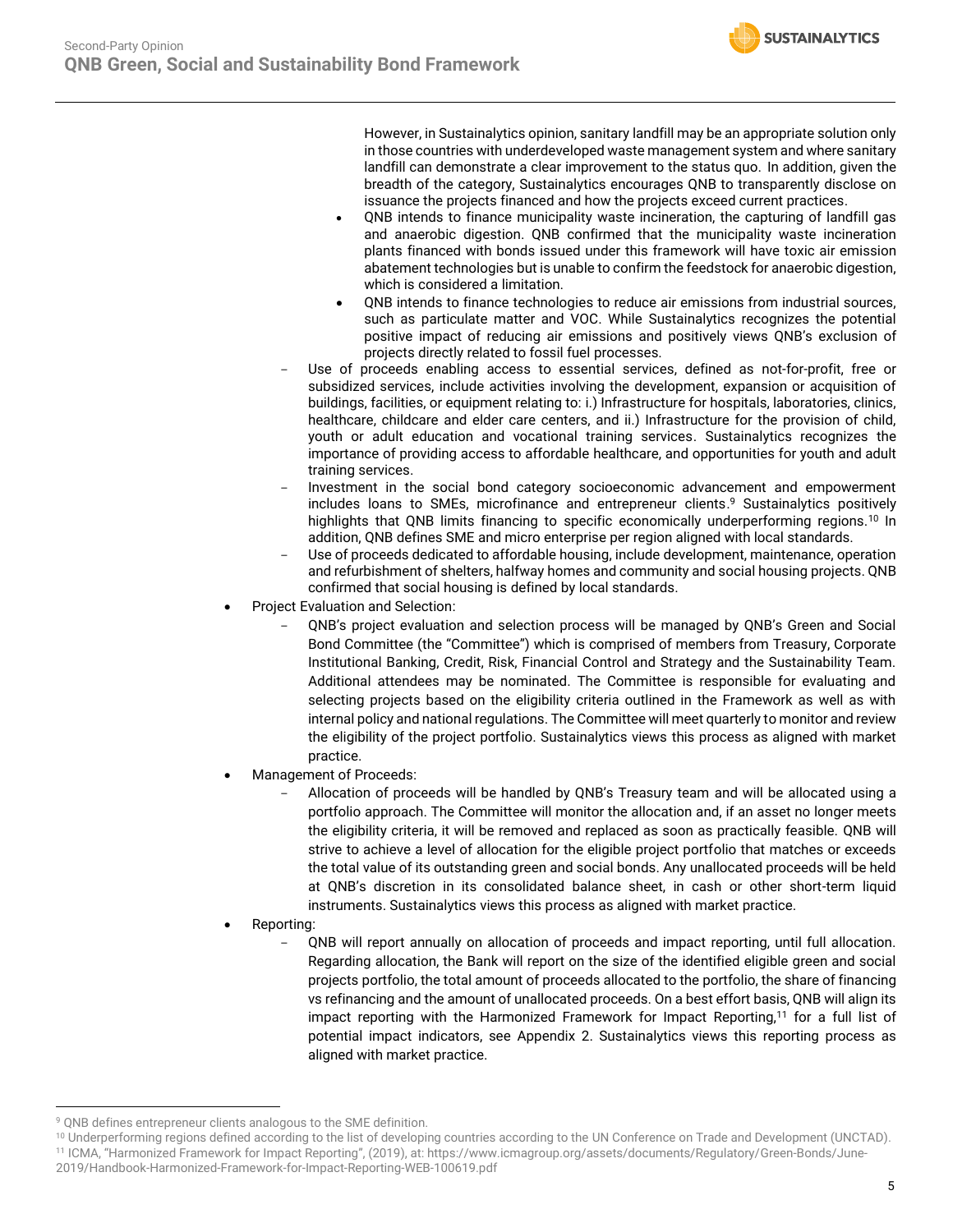### **Alignment with Green Bond Principles 2018, Social Bond Principles 2018 and Sustainability Bond Guidelines 2018**

Sustainalytics has determined that QNB's Green, Social and Sustainability Bond Framework aligns to the four core components of the Green Bond Principles 2018 and Social Bond Principles 2018. However, Sustainalytics reiterates that the GBP, SBP, and SBG favor project-based lending, and that there is in general less transparency associated with reporting on non-project-based financing. For detailed information please refer to Appendix 2: Sustainability Bond/ Sustainability Bond Programme External Review Form.

### **Section 2: Sustainability Strategy of the Issuer**

### **Contribution of Framework to QNB's sustainability strategy**

QNB's sustainability strategy focuses on three pillars (i) sustainable finance (ii) sustainable operations and (iii) beyond banking. The projects and activities that will be funded by this Framework will contribute to all three pillars. The Framework broadly aligns with the Qatar National Vision 2030 (QNV2030), the National Development Strategy 2018 – 2022 and the United Nations SDG's.<sup>12</sup>

### <span id="page-5-0"></span>*Sustainable finance*[12](#page-5-0)

The Bank's sustainable finance strategy is aimed at integrating ESG criteria into financing activities and to deliver profit that is combined with purpose and impact. The Bank is focused on supporting customers to manage their environmental and social risks and lend to businesses that contribute to the SDGs. Some of the specific activities that have been identified as material topics within sustainable finance and are relevant to the financing under this Framework include expanding sustainable lending, products and services; supporting SME's and entrepreneurship and improving financial inclusion, accessibility and education. Some of the Bank's achievements from 2018 include lending 19.3 million (USD) for environmentally friendly, low-carbon activities. As of 2018, the bank now offers institutional and individual clients with 21 sustainable products and services – up from 18 in 2017 and 10 in 2016 – to qualify, the product or service must specifically address an environmental or social challenge as defined by internal criteria, including increasing the financial inclusion of underserved groups, supporting businesses that help advance the green economy and assisting customers with disabilities.

As part of the Bank's commitment to financing Microenterprises and SME's, as of 2018, the total lending portfolio extended to these types of business came to 4.3%.<sup>13</sup> While Sustainalytics acknowledges QNB's commitment to transparent reporting on its progress, it is encouraged that the Bank develops quantitative, time-bound targets for its sustainable financing strategy.

### *Sustainable operations*[12](#page-5-0)

QNB acknowledges both its indirect and direct environmental impacts. The Bank's sustainable operations strategy focuses primarily on its direct environmental impact and has demonstrated a strong commitment towards reducing its operational footprint. Some operational improvements include a 3%+ reduction in total energy consumption (GJ) and approximately 5% reduction in total GHG emissions (tonnes of CO<sub>2</sub>-e). The Bank also managed to decrease its total paper consumption. However, overall water consumption increased slightly.

The Bank has also launched a variety of environmental initiatives at its operational branches in Qatar, Egypt and Turkey, For example, in Qatar the Bank set a carbon reduction target of 20% by 2022 against a 2017 baseline, in Egypt the Bank has begun installing solar panels in branches, saving approximately 28% of the annual energy consumption in the selected branches and in Turkey the Bank has implemented a number of energy efficiency savings technologies including controlled building energy consumption through automation and implementation of energy efficiency measures in offices and data centers.

### *Beyond Banking*[12](#page-5-0)

Beyond Banking refers to QNB's Corporate Social Responsibility (CSR) activities and is focused on community investment and socio-economic development. The aim of this pillar is to enable economic and social empowerment, particularly in developing and emerging economics that are underserved by other banks. The Bank works with approximately 80 different nationalities across 31 countries. Activities range from providing financial services to literacy, education and healthcare. Total community investment as a percentage of pretax profits was at 2.7% in 2018, compared to 2.6% in 2017.

<sup>12</sup> QNB, "Sustainability Report 2018", (2019), at: https://www.qnb.com/sites/qnb/qnbqatar/document/ar/arSustainabilityReport2018

<sup>&</sup>lt;sup>13</sup> SME's are defined by local definitions used in each country.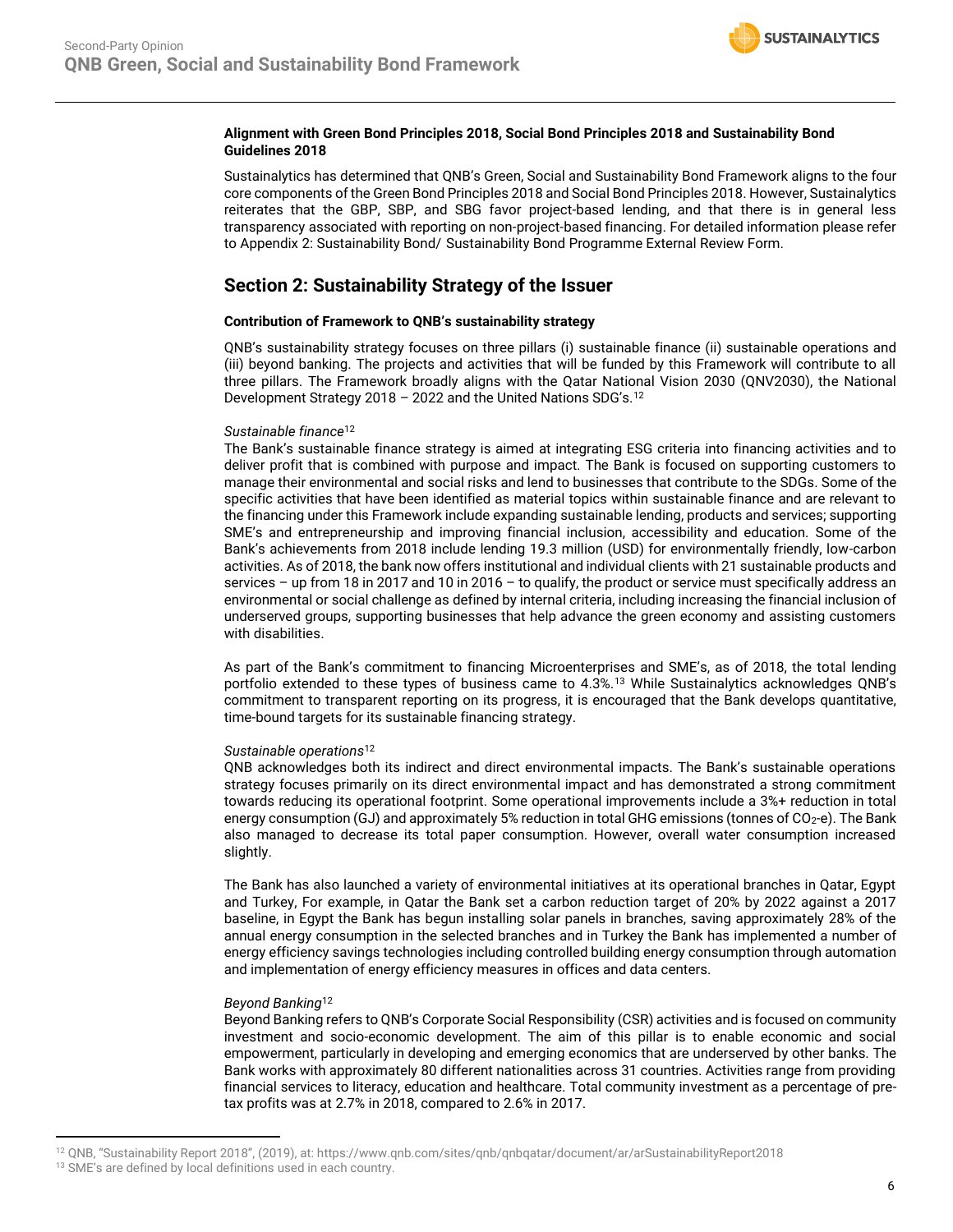Based on the above, Sustainalytics is of the opinion that the wide range of activities that will be financed from this Framework will contribute to the Bank's sustainability strategy and each of the above described pillars. Sustainalytics positively highlights QNB's commitment to robust and transparent reporting and encourages the Bank to establish quantitative, time-bound targets for each of these sustainability pillars. Sustainalytics views QNB as well positioned to issue green and social bonds that will deliver positive environmental and social benefits to the regions that it operates in.

### **Well positioned to address common environmental and social risks associated with the projects**

While Sustainalytics recognizes that the eligible projects are recognized as impactful by GBP 2018, SBP 2018 and SBG 2018, Sustainalytics is aware that the projects can have negative environmental and social outcomes. Some major environmental risks associated with the eligible projects can be workers' health and safety, biodiversity loss from large scale construction and infrastructure projects. Sustainalytics considers the following policies and procedures to help QNB mitigate related risks:

- As of 2019, QNB is developing an Environmental and Social Risk (ESR) management system, which will be applied to the company's sustainability portfolio. [12](#page-5-0) Moreover, regarding the adverse impacts of large infrastructure and industrial projects on people and environment, QNB has integrated sustainable practices into its lending activities by applying the Equator Principles categorization to project finance transactions<sup>14</sup> and in its Wholesale Credit policy.<sup>15</sup> Sustainalytics considers that the Equator Principles criteria for QNB's loan application can be a robust risk management framework for the assessment, management and mitigation of environmental and social risks.
- <span id="page-6-0"></span>• QNB intends to finance projects in the following countries France, Qatar, Switzerland, Indonesia, Iraq, Tunisia, Egypt, Turkey, China, India, Iran, Kuwait, Lebanon, Mauritania, Myanmar, Oman, Singapore, UK, Vietnam, Yemen, Algeria, Bahrain, Jordan, Libya, Palestine, Togo and UAE. In its Group Sustainability Policy, QNB states that it supports the United Nations Guiding Principles on Business and Human Rights and that it "expect [its] customers and suppliers to respect human rights, and QNB prohibits the use of child and forced labour in our workforce or throughout our Supply Chain." Sustainalytics positively notes that the Group Sustainability Policy feeds into QNB's project selection and encourages QNB to implement a strong due diligence process on human rights to adequately manage related risks
- QNB commits to regular Know Your Customers (KYC) assessments to monitor the quality of the customers' information domestically and internationally.[15](#page-6-0)
- Under the Framework, QNB excludes financing of loans linked to fossil energy generation or transportation, nuclear energy generation, weapons and defense, mining, gambling, tobacco or palm oil. Additionally, QNB prohibits the use of child or forced labor throughout the Bank's supply chain.[15](#page-6-0)
- QNB considers employee health and safety as one of the seven major operational risks to manage and control.<sup>16</sup>

Sustainalytics considers that QNB's policies and procedures will help the issuer mitigate environmental and social risks associated with the projects.

### **Section 3: Impact of Use of Proceeds**

All ten use of proceeds categories are recognized as impactful by GBP. Sustainalytics has focused on ten below where the impact is specifically relevant.

### **The importance of green buildings**

Buildings consume a significant account for a significant portion of total global energy consumption. For example, in developed countries, it has been estimated that buildings account for approximately 40% of energy use, contribute 38% of GHG emissions and 20% of solid waste streams.<sup>17</sup> According to the UNEP, the building sector has the potential to make energy savings of 50% or more by 2050 and could save an estimated EUR280 to EUR410 billion in savings on energy spending.<sup>18</sup> Additionally, research suggests that green buildings are also able to provide important social benefits for the health and well-being of people who work in green offices

<sup>14</sup> QNB Group Sustainability Policy, accessed January 2020: https://www.qnb.com/sites/qnb/qnbqatar/document/en/enSustainabilityPolicy

<sup>&</sup>lt;sup>15</sup> QNB, "Corporate Governance Report 2018", (2019), at[: http://www.qnbalahli.com/sites/qnb/qnbqatar/document/en/enCG2018](http://www.qnbalahli.com/sites/qnb/qnbqatar/document/en/enCG2018)

<sup>&</sup>lt;sup>16</sup> QNB, "Annual Report 2018", (2019), at: <https://www.qnb.com/sites/qnb/qnbqatar/document/en/enAnnualReport2018>

<sup>17</sup>USGBC, "Importance of Green Buildings Stressed by Business and Industry at UN Climate Negotiations", (2013), at:

<https://www.usgbc.org/articles/importance-green-buildings-stressed-business-and-industry-un-climate-negotiations>

<sup>18</sup> World Green Building Council, "The benefits of green buildings", at: <https://www.worldgbc.org/benefits-green-buildings>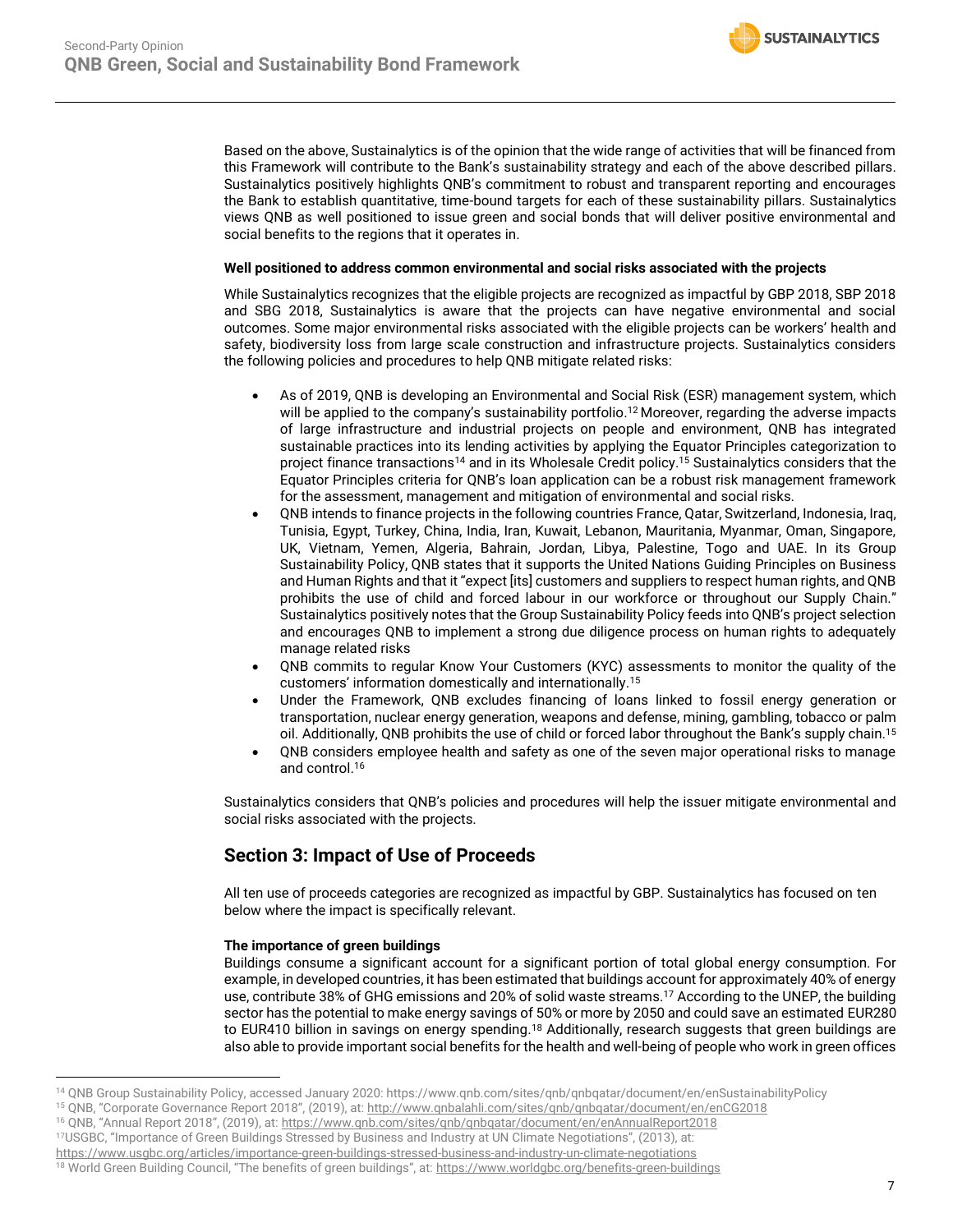or live in green homes. As such, QNB's financing/refinancing of the acquisition, development, construction and refurbishment of buildings that meet well-recognized international green building standards including LEED, BREEAM, HQE, etc. will contribute to positive environmental, social and economic benefits.

### **The impact of renewable energy**

<span id="page-7-1"></span><span id="page-7-0"></span>Every day, humans consume an estimated 63,300,000 MWh of electricity to power our homes, workplaces and vehicles.<sup>19</sup> Globally, coal still accounts for approximately 38% of the world's electricity mix, followed by 23% from gas, 16% hydro and 10% nuclear. Collectively, solar, biomass, geothermal and wind only contribute 11%.[19](#page-7-0) Additionally, the Energy Information Administration has estimated that world energy consumption will increase by nearly 50% between 2018 and 2050.<sup>20</sup> This increase is primarily driven by Asia and emerging economies, which are focused on strong economic growth and the development of a middle class. In order to meet the emissions pathway outlined in the Paris Agreement and the  $2^{\circ}$ C target, emissions need to fall to 9.7Gt in 2050 - a substantial decrease.<sup>21</sup> In order to achieve this, the share of renewable energy in the power sector would need to increase from 25% in 2015 to 63% in 2050 and an additional USD 120 trillion would need to be invested in the energy system.<sup>[21](#page-7-1)</sup> In addition to the environmental benefits of investments into increasing the capacity of renewable energy, there is a strong economic argument for the transition as well, as it is estimated that – taking the above factors into consideration – it is estimated that an additional 11.6 million direct and indirect jobs in the energy sector could also be created.<sup>[21](#page-7-1)</sup> Based on this, there is a clear and significant need for additional investment into renewable energy capacity and QNB's financing/refinancing the equipment, development, manufacturing, construction, operation and maintenance of renewable energy generation sources including wind, solar, hydro, bioenergy, geothermal, tidal and infrastructure to support renewable energy transmission will further contribute to the global energy transition towards a low-carbon economy.

### **The need for clean transportation**

Emissions from the transport sector which include road, rail, air and marine transportation  $-$  accounted for [over 24% of global CO2 emissions](https://webstore.iea.org/co2-emissions-from-fuel-combustion-2018-highlights) in 2016 and are expected to grow at a faster rate than that from any other sector, posing a major challenge to efforts to reduce emissions in line with the Paris Agreement and other global goals.<sup>22</sup> While there have been significant strides in improving the overall efficiency of vehicles, those efficiency gains have been offset by increased volume of travel. Specifically, in terms of transport modes, 72% of transport emissions came from road vehicles, which accounted for approximately 80% of the rise in emissions from 1970 – 2010. In order to reduce emissions from the transport sector, transition to a zero-emissions transport system will be an important step in the transition to a low-carbon economy. To achieve such a transition, a holistic approach towards improving vehicle efficiency is needed including the further proliferation of clean vehicles and the advancement of infrastructure to support clean vehicles. QNB's investments into low-carbon vehicles for public and passenger freight purposes, including cars, buses, ferries and trains that are either fully electric, plug-in hybrid electric or hydrogen powered coupled with investments into the infrastructure to support these modes of transport, such as electrified railways, charging stations and other related infrastructure will further contribute to global reduction of GHGs from the transport sector and facilitate the transition towards clean transportation.

### **The importance of sustainable agriculture**

Over 800 million people globally are living in hunger,<sup>23</sup> hunger being defined as a short-term physical discomfort as a result of chronic food shortage. With an expected additional two billion people on the planet by 2050, this number is likely to rise and ensuring a sustainable food supply will be paramount to providing all people with appropriate nutrition to live healthy and productive lives. Conventional agricultural practices, including tillage and use of chemical inputs (pesticides and fertilizers) have resulted in soil erosion and nutrient loss, resulting in nonarable land that is no longer suitable for the cultivation of crops.<sup>24</sup> Sustainable agriculture aims to achieve a number of objectives to mitigate the degradation of land and ensure the sustained ability to grow crops for current and future populations. Some objective includes producing safe

<sup>19</sup> Visual Capitalist, "The World's Largest and Most Notable Energy Sources", (2019), at: [https://www.visualcapitalist.com/worlds-largest-energy](https://www.visualcapitalist.com/worlds-largest-energy-sources/)[sources/](https://www.visualcapitalist.com/worlds-largest-energy-sources/)

<sup>&</sup>lt;sup>20</sup> EIA, "Today in Energy", (2019), at: <https://www.eia.gov/todayinenergy/detail.php?id=41433>

<sup>&</sup>lt;sup>21</sup> Gielen, D. et al. (2019), "The role of renewable energy in the global energy transformation", at:

<https://www.sciencedirect.com/science/article/pii/S2211467X19300082>

<sup>&</sup>lt;sup>22</sup> WRI, "Everything you need to know about the fastest growing source of global emissions: transport", (2019), at:

<https://www.wri.org/blog/2019/10/everything-you-need-know-about-fastest-growing-source-global-emissions-transport>

<sup>&</sup>lt;sup>23</sup> World Hunger, "2018 World Hunger and Poverty Facts and Statistics", (2018), at: [https://www.worldhunger.org/world-hunger-and-poverty-facts-and](https://www.worldhunger.org/world-hunger-and-poverty-facts-and-statistics/)[statistics/](https://www.worldhunger.org/world-hunger-and-poverty-facts-and-statistics/)

<sup>&</sup>lt;sup>24</sup> Challenge Advisory, "The Importance of Sustainable Farmers", (2018), at: [https://www.challenge.org/knowledgeitems/the-importance-of-sustainable](https://www.challenge.org/knowledgeitems/the-importance-of-sustainable-farming/)[farming/](https://www.challenge.org/knowledgeitems/the-importance-of-sustainable-farming/)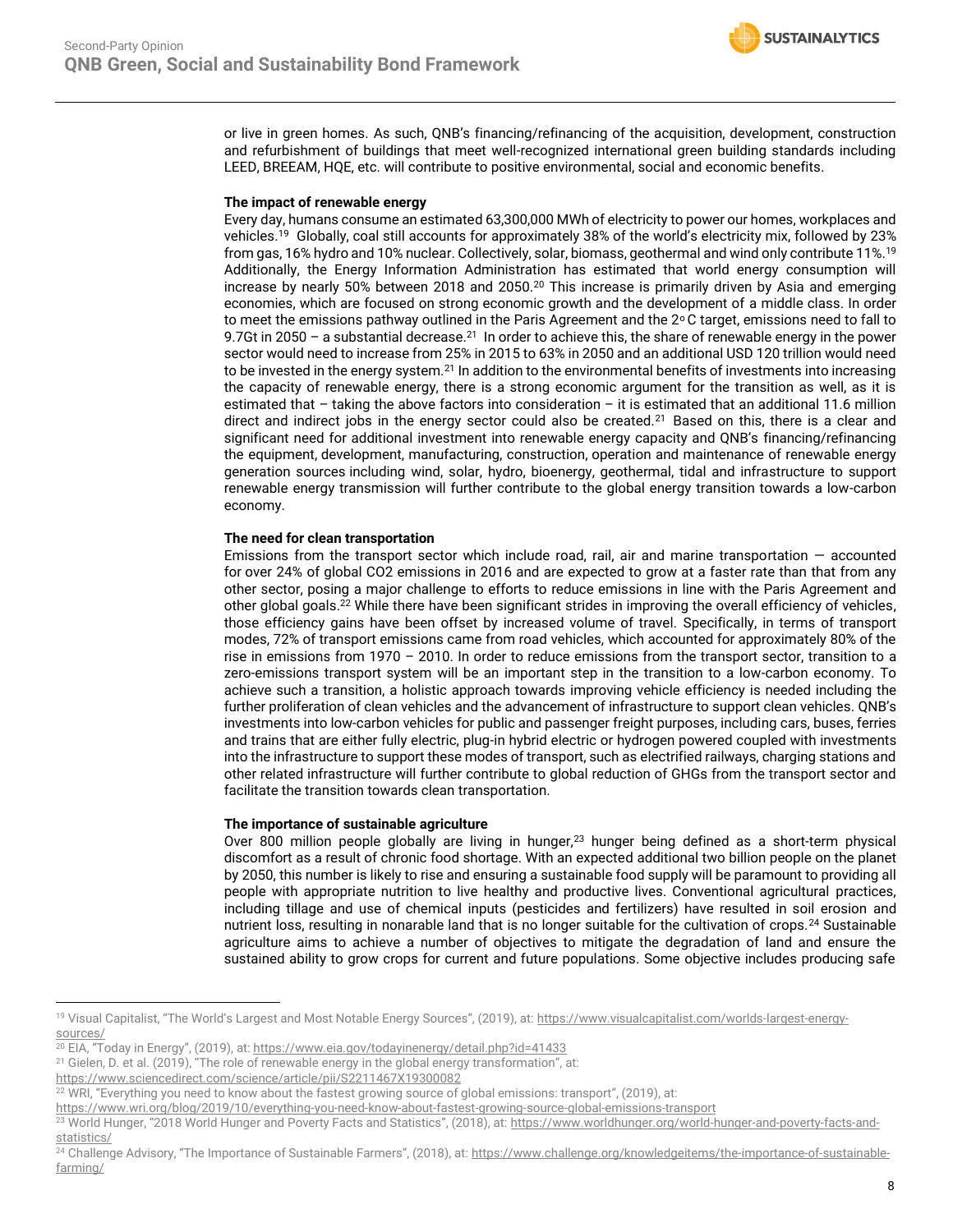<span id="page-8-0"></span>

and healthy food, conservation of natural resources, maintaining ecosystem services, and a host of other positive environmental and social benefits.<sup>25</sup>

Some of the innovative technologies being pursued by QNB to facilitate the development of sustainable agriculture include vertical farming and hydroponics. Vertical farming is the practice of growing produce in vertically stacked layers and can be combined with soilless farming techniques, including hydroponics. Some of the benefits of this type of farming includes reduced resource consumption (reduced water, carbon, land, etc.), no use of pesticides or herbicides, increased yields and reduced labor costs.<sup>26</sup> The most significant disadvantage is increased energy consumption, due to the need for climate control.<sup>[26](#page-8-0)</sup>

#### **The importance of sustainable water and wastewater management**

Globally, it is likely that over 80% of wastewater is released to the environment without adequate treatment.<sup>27</sup> Ensuring good water quality treatment is critically important for both human health and environmental conservation. As populations grow, natural environments become degraded and the need for adequate water treatment infrastructure increases.<sup>28</sup> Additionally, whenever natural environments are developed, roads and parking lots are built, buildings are constructed and surfaces that were once able to absorb water become impervious, altering the natural water cycle, thus increasing the risk of flooding and the concentration of pollutants in runoff.<sup>29</sup> As such, ensuring the treatment of wastewater and improving the efficiency of drainage networks through the implementation of Sustainable Urban Drainage Systems (SUDS) that allow the collection, transport and treatment of rainwater in a sustainable way are essential technologies to prevent adverse environmental impacts and hazards to health.<sup>30</sup>

Given this context, Sustainalytics is of the opinion that QNB's financing of wastewater treatment systems, recycling and SUDS can provide important environmental and social benefits by mitigating flood risk and reducing water pollutant discharge.

### **The importance of waste management, pollution prevention and control**

Globally, waste generation rates are rising. As populations and consumerism grow, so does the amount of waste produced and the need for effective waste management systems. In 2016, the world's cities generated approximately two billion tons of solid waste, amounting to an average of 74kg of waste per person per day. This figure is expected to increase by 70% by 2050 to 3.4 billion tons. In low-income countries, an estimated 90% of waste is disposed in unregulated dumps or openly burned, which creates serious human health hazards and environmental consequences. Poorly managed waste leads to increases in disease while contributing to climate change through release of GHG's, such as methane, as well as other hazardous air pollution when burned. Waste management remains a challenge for many countries and cities and can account for 20-50% of municipal budgets. As such, there is clear need for improved waste management that are efficient, sustainable and socially supported.

<span id="page-8-3"></span><span id="page-8-2"></span><span id="page-8-1"></span>The Greater Cairo Metropolitan Area ("GCMA") is Egypt's largest urban and industrial agglomeration. Given the rapid demographic urban growth, air pollution within the GCMA has been a growing source of concern among Egyptian authorities.<sup>31</sup> Pollution sources include transport, energy, waste burning and industry.<sup>32</sup> The latter being a major source of air pollution, since the GCMA comprised around 36,000 industrial establishments.<sup>[31,](#page-8-1) 33</sup> Consequently, particulate matters ("PM") such as PM<sub>2.5</sub>, and nitrogen dioxide (NO<sub>2</sub>) represent critical health risks. Evidences indicate a correlation between PM<sub>2.5</sub> exposure and cardiovascular, respiratory, and lung cancer mortality.<sup>34</sup> In Cairo, it is estimated that 11% of the non-accidental mortality in the

 $25$  European Commission, "Sustainable agriculture for the future we want", (2012), at:

[https://ec.europa.eu/agriculture/sites/agriculture/files/events/2012/rio-side-event/brochure\\_en.pdf](https://ec.europa.eu/agriculture/sites/agriculture/files/events/2012/rio-side-event/brochure_en.pdf)

<sup>&</sup>lt;sup>26</sup> IVL Swedish Environmental Research Institute, "Reviewing the energy environmental performance of vertical farming systems in urban", (2018), at: <https://www.ivl.se/download/18.2aa2697816097278807e72d/1522310465773/C298.pdf>

<sup>&</sup>lt;sup>27</sup> UNESCO, "World Water Assessment Programme", (2017), at: <http://www.unesco.org/new/en/natural-sciences/environment/water/wwap/wwdr/> <sup>28</sup> UN Water, "Water Quality and Wastewater", (2017), at: <https://www.unwater.org/water-facts/quality-and-wastewater/>

<sup>&</sup>lt;sup>29</sup> Hidrologia Sostenible, "Sustainable Urban Drainage Systems", at: <http://hidrologiasostenible.com/sustainable-urban-drainage-systems-suds/>

<sup>30</sup> Poleto, C. & Tassi, R. (2012), "Sustainable Urban Drainage Systems", at:

[https://www.researchgate.net/publication/221927247\\_Sustainable\\_Urban\\_Drainage\\_Systems](https://www.researchgate.net/publication/221927247_Sustainable_Urban_Drainage_Systems)

<sup>&</sup>lt;sup>31</sup> Middle East Institute, "Improvement of Air Quality in Egypt: The Role of Natural Gas", (2011), at: [https://www.mei.edu/publications/improvement-air](https://www.mei.edu/publications/improvement-air-quality-egypt-role-natural-gas)[quality-egypt-role-natural-gas](https://www.mei.edu/publications/improvement-air-quality-egypt-role-natural-gas)

<sup>32</sup> World Bank Group, "ARAB REPUBLIC OF EGYPT – Second Pollution Abatement Project", (2017), at:

<http://documents.worldbank.org/curated/en/972321468021568180/pdf/730740ESW0P09700Final0April02202013.pdf>

<sup>33</sup>Wheida, A., et al., (2018), "Tackling the mortality from long-term exposure to outdoor air pollution in megacities: Lessons from the Greater Cairo case study", Environmental Research, at[: https://www.sciencedirect.com/science/article/abs/pii/S0013935117312203](https://www.sciencedirect.com/science/article/abs/pii/S0013935117312203)

<sup>34</sup> WHO, "Health risks of air pollution in Europe - HRAPIE project", (2013), at:

[http://www.euro.who.int/\\_\\_data/assets/pdf\\_file/0006/238956/Health\\_risks\\_air\\_pollution\\_HRAPIE\\_project.pdf](http://www.euro.who.int/__data/assets/pdf_file/0006/238956/Health_risks_air_pollution_HRAPIE_project.pdf)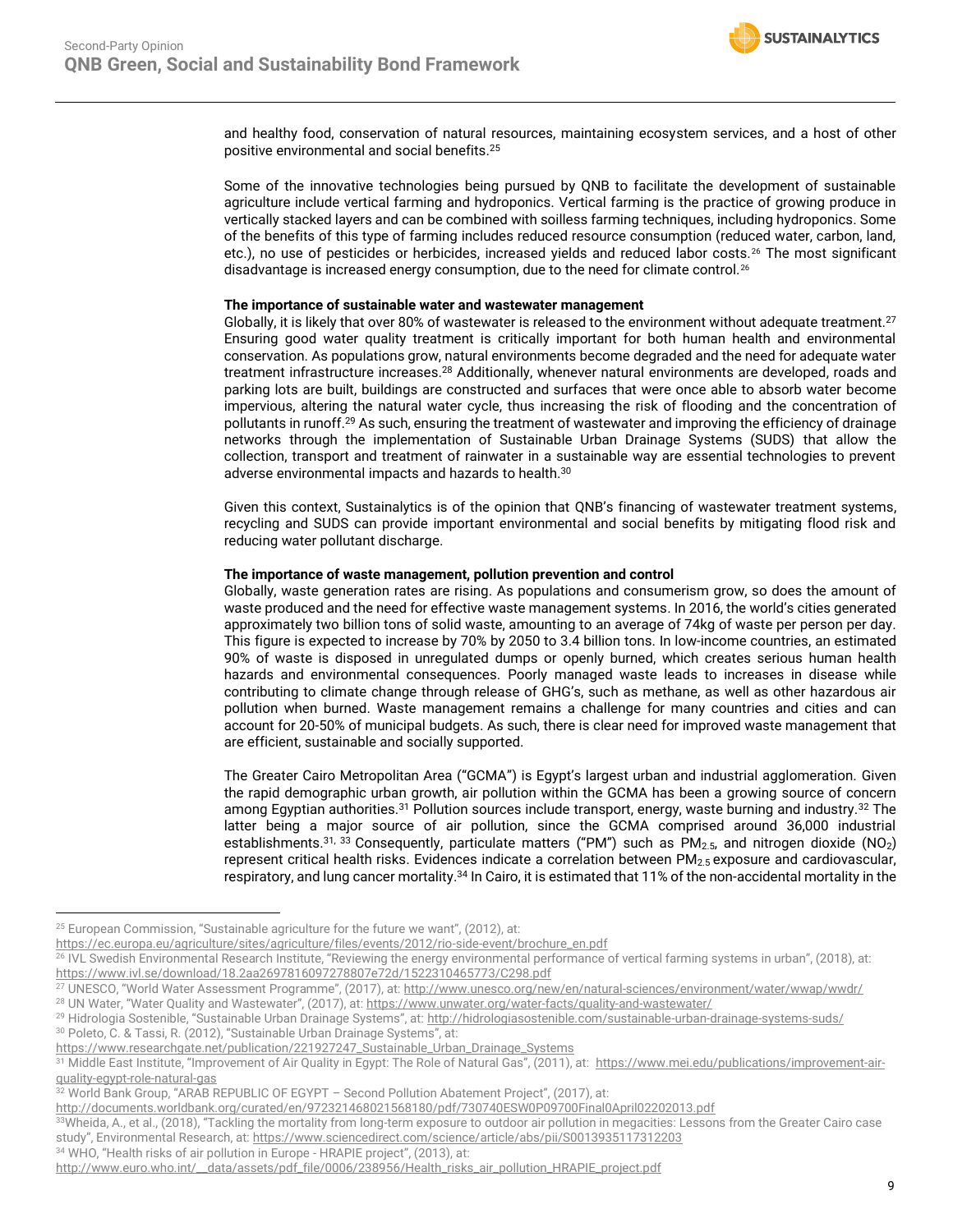

population older than 30-year-old can be attributed to PM<sub>2.5</sub>. Regarding NO<sub>2</sub>, average concentration in Cairo is estimated to be [34](#page-8-2)  $\mu$ g/m $^3$ , which exceeds the 10  $\mu$ g/m $^3$  limit recommended of the HRAPIE, $^{34}$  and is estimated to cause between 7850 and 10470 yearly deaths.

As such, financing of technologies to reduce air pollutants such as PM could improve the overall air quality of the GCMA and mitigate air pollution's adverse effects on human health. In the past, QNB has been involved in the Second Egyptian Pollution Abatement Programme,[32](#page-8-3) providing line-of-credit alongside other financial institutions<sup>35</sup> on pollution abatement in the Alexandria and GCMA, targeting specifically the industrial sector pollution and due to fill a financing gap for pollution abatement investments estimated at EUR 280M.<sup>36</sup>

### **The need for improved access to essential services, including healthcare and education**

<span id="page-9-0"></span>While healthcare access and quality improved globally from  $2000 - 2016$ , some countries experience slow progress or stalled over this period, indicating that some countries' health systems are not evolving at the same rate as population health needs, particularly as non-communicable diseases, such as cardiovascular disease, diabetes and cancers become more common. $37$  This emphasizes the global need to continue improving both access and quality of healthcare, otherwise health systems could be at risk for widening gaps between the health services they provide and the disease burden in their population. In order to strengthen and deliver effective healthcare systems for the next generations, there needs to be a focus on improving healthcare access and quality across health service areas for the world's underserved populations.<sup>[37](#page-9-0)</sup> A fundamental part of improving access to quality healthcare is the development of healthcare infrastructure, including infrastructure for hospitals, clinics, childcare and elderly care. As such, by investing into the financing or refinancing of facilities and equipment that enhance access to public, not for profit, free or subsidized healthcare services, QNB is playing an important role in the improvement of healthcare access.

While access to education has seen significant progress in recent decades, lack of access to education is one of the biggest drivers for transmitting poverty from generation to generation as education reduces poverty, boosts economic growth and increases income. It also increases healthy living and reduces social health risks. <sup>38</sup> In order to enable access to education, it is important to ensure adequate infrastructure, such as buildings, classrooms, and equipment As such, Sustainalytics is of the opinion that QNB's financing into education and vocation infrastructure can provide important social benefits by increasing availability of education.

### **The need for providing affordable housing**

<span id="page-9-1"></span>Affordable housing is a world-wide challenge for cities both in developing and developed countries.<sup>39</sup> More than half of world's population (4.2 billion people) live in cities as of 2018, which is expected to increase to two-thirds of all humanity (6.5 billion people) by 2050. <sup>40</sup> As urban populations have increased at unprecedented rates since 1996, a number of cities are facing shortage in housing supply.<sup>41</sup> Around 980 million urban households suffered shortage in decent housing in 2010 and another 600 million will suffer housing shortfalls between 2010 and 2030.<sup>[41](#page-9-1)</sup> Determinants of housing unaffordability differ per city, but are generally caused by, "housing costs rising faster than incomes, the supply of houses not keeping up with demand, scarcity of land, and demographic changes such as population growth, ageing and shifts in household composition".<sup>42</sup>

<span id="page-9-2"></span>The Habitat III (United Nations Conference on Housing and Sustainable Urban Development) adopted in the New Urban Agenda<sup>43</sup> in 2016 requiring "national, subnational and local housing policies to support the progressive realization of the right to adequate housing for all by 2030", <sup>[42](#page-9-2)</sup> indicating the need for affordable

<sup>37</sup> Science Daily, "Global healthcare access and quality improved from 2000 – 2016", (2018), at:

<sup>35</sup> Financial partners include the World Bank, the French Development Agency, the European Investment Bank and the Japan Bank for International Cooperation.

<sup>36</sup> AFD, "Industrial Pollution Abatement", at: <https://www.afd.fr/en/carte-des-projets/industrial-pollution-abatement>

<https://www.sciencedaily.com/releases/2018/05/180523091109.htm>

<sup>&</sup>lt;sup>38</sup> Global Partnership for Education, "Education", at: <https://www.globalpartnership.org/education>

<sup>39</sup> McKinsey Global Institute, A blueprint for addressing the global affordable housing challenge, (2014), at:

[https://www.mckinsey.com/~/media/McKinsey/Featured%20Insights/Urbanization/Tackling%20the%20worlds%20affordable%20housing%20challenge](https://www.mckinsey.com/~/media/McKinsey/Featured%20Insights/Urbanization/Tackling%20the%20worlds%20affordable%20housing%20challenge/MGI_Affordable_housing_Full%20Report_October%202014.ashx) [/MGI\\_Affordable\\_housing\\_Full%20Report\\_October%202014.ashx](https://www.mckinsey.com/~/media/McKinsey/Featured%20Insights/Urbanization/Tackling%20the%20worlds%20affordable%20housing%20challenge/MGI_Affordable_housing_Full%20Report_October%202014.ashx)

<sup>40</sup> UNDP, Goal 11: Sustainable cities and communities, (2019), at[: https://www.undp.org/content/undp/en/home/sustainable-development-goals/goal-](https://www.undp.org/content/undp/en/home/sustainable-development-goals/goal-11-sustainable-cities-and-communities.html)[11-sustainable-cities-and-communities.html](https://www.undp.org/content/undp/en/home/sustainable-development-goals/goal-11-sustainable-cities-and-communities.html)

<sup>41</sup> UN-Habitat, World Cities Report 2016, at[: https://unhabitat.org/sites/default/files/download-manager-files/WCR-2016-WEB.pdf](https://unhabitat.org/sites/default/files/download-manager-files/WCR-2016-WEB.pdf)

<sup>42</sup> World Economic Forum, Making Affordable Housing a Reality in Cities, (2019), at:

[http://www3.weforum.org/docs/WEF\\_Making\\_Affordable\\_Housing\\_A\\_Reality\\_In\\_Cities\\_report.pdf](http://www3.weforum.org/docs/WEF_Making_Affordable_Housing_A_Reality_In_Cities_report.pdf)

<sup>43</sup> The New Urban Agenda was unanimously adopted at the United Nations Conference on Housing and Sustainable Urban Development (Habitat III) in Quito, Ecuador on 20 October 2016. Further detail at: UN-Habitat, New Urban Agenda, at[: http://habitat3.org/the-new-urban-agenda](http://habitat3.org/the-new-urban-agenda)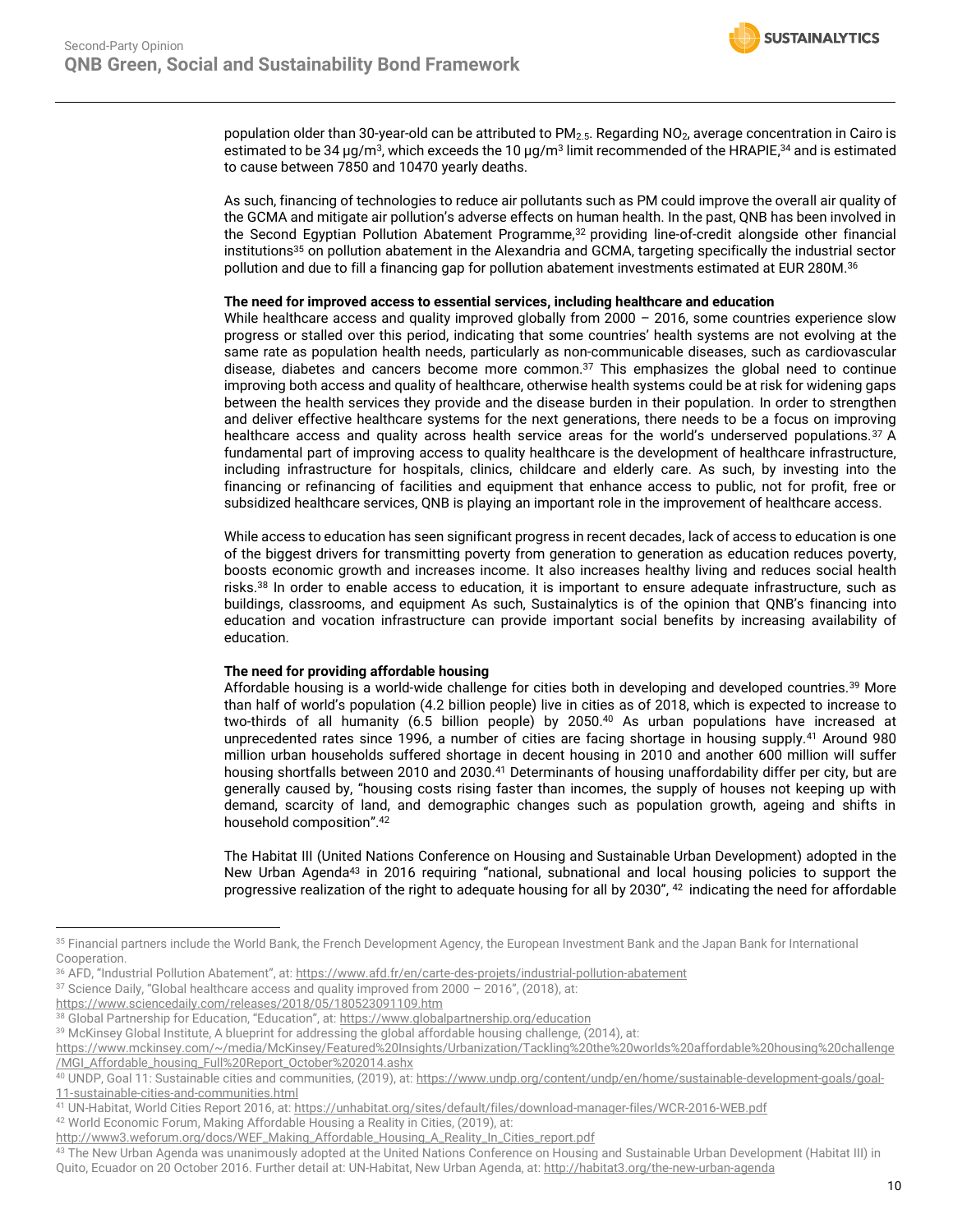housing. Given this context, Sustainalytics is of the opinion that the financing or refinancing of the development, construction, refurbishment, operation and maintenance of affordable or social housing, contributes to meet the global need for affordable housing.

### **Alignment with/contribution to SDGs**

The Sustainable Development Goals (SDGs) were set in September 2015 and form an agenda for achieving sustainable development by the year 2030. This sustainability bond advances the following SDG goals and targets:

| <b>Use of Proceeds</b>                                                                  | <b>SDG</b>                                             | <b>SDG target</b>                                                                                                                                                                                                                                                                                                                         |
|-----------------------------------------------------------------------------------------|--------------------------------------------------------|-------------------------------------------------------------------------------------------------------------------------------------------------------------------------------------------------------------------------------------------------------------------------------------------------------------------------------------------|
| <b>Category</b>                                                                         |                                                        |                                                                                                                                                                                                                                                                                                                                           |
| Sustainable Water and<br>Wastewater<br>Management                                       | 6. Clean Water & Sanitation                            | 6.2 By 2030, achieve access to adequate and<br>equitable sanitation and hygiene for all and end<br>open defecation, paying special attention to the<br>needs of women and girls and those in<br>vulnerable situations                                                                                                                     |
|                                                                                         |                                                        | 6.3 By 2030, improve water quality by reducing<br>pollution, eliminating dumping and minimizing<br>release of hazardous chemicals and materials,<br>halving the proportion of untreated wastewater<br>and substantially increasing recycling and safe<br>reuse globally                                                                   |
| Renewable Energy                                                                        | 7. Affordable & Clean<br>Energy                        | 7.2 By 2030, increase substantially the share of<br>renewable energy in the global energy mix                                                                                                                                                                                                                                             |
| <b>Energy Efficiency</b>                                                                |                                                        | 7.3 By 2030, double the global rate of<br>improvement in energy efficiency                                                                                                                                                                                                                                                                |
| <b>Clean Transportation</b>                                                             | 11. Sustainable Cities &<br>Communities                | 11.2 By 2030, provide access to safe,<br>affordable, accessible and sustainable                                                                                                                                                                                                                                                           |
| <b>Green Buildings</b>                                                                  |                                                        | transport systems for all, improving road<br>safety, notably by expanding public transport,<br>with special attention to the needs of those in<br>vulnerable situations, women, children, persons<br>with disabilities and older persons                                                                                                  |
|                                                                                         |                                                        | 11.6 By 2030, reduce the adverse per capita<br>environmental impact of cities, including by<br>paying special attention to air quality and<br>municipal and other waste management                                                                                                                                                        |
| <b>Pollution Prevention</b><br>and Control                                              | 12. Responsible<br><b>Consumption &amp; Production</b> | 12.4 By 2020, achieve the environmentally<br>sound management of chemicals and all<br>wastes throughout their life cycle, in<br>accordance with agreed international<br>frameworks, and significantly reduce their<br>release to air, water and soil in order to<br>minimize their adverse impacts on human<br>health and the environment |
|                                                                                         |                                                        | 12.5 By 2030, substantially reduce waste<br>generation through prevention, reduction,<br>recycling and reuse                                                                                                                                                                                                                              |
| Environmentally<br>Sustainable<br>Management of Living<br>Natural Resources and<br>Land | 15. Life on Land                                       | 15.2 By 2020, promote the implementation of<br>sustainable management of all types of<br>forests, halt deforestation, restore degraded<br>forests and substantially increase afforestation<br>and reforestation globally                                                                                                                  |
|                                                                                         | 14. Life Below Water                                   | 14.4 By 2020, effectively regulate harvesting<br>and end overfishing, illegal, unreported and<br>unregulated fishing and destructive fishing                                                                                                                                                                                              |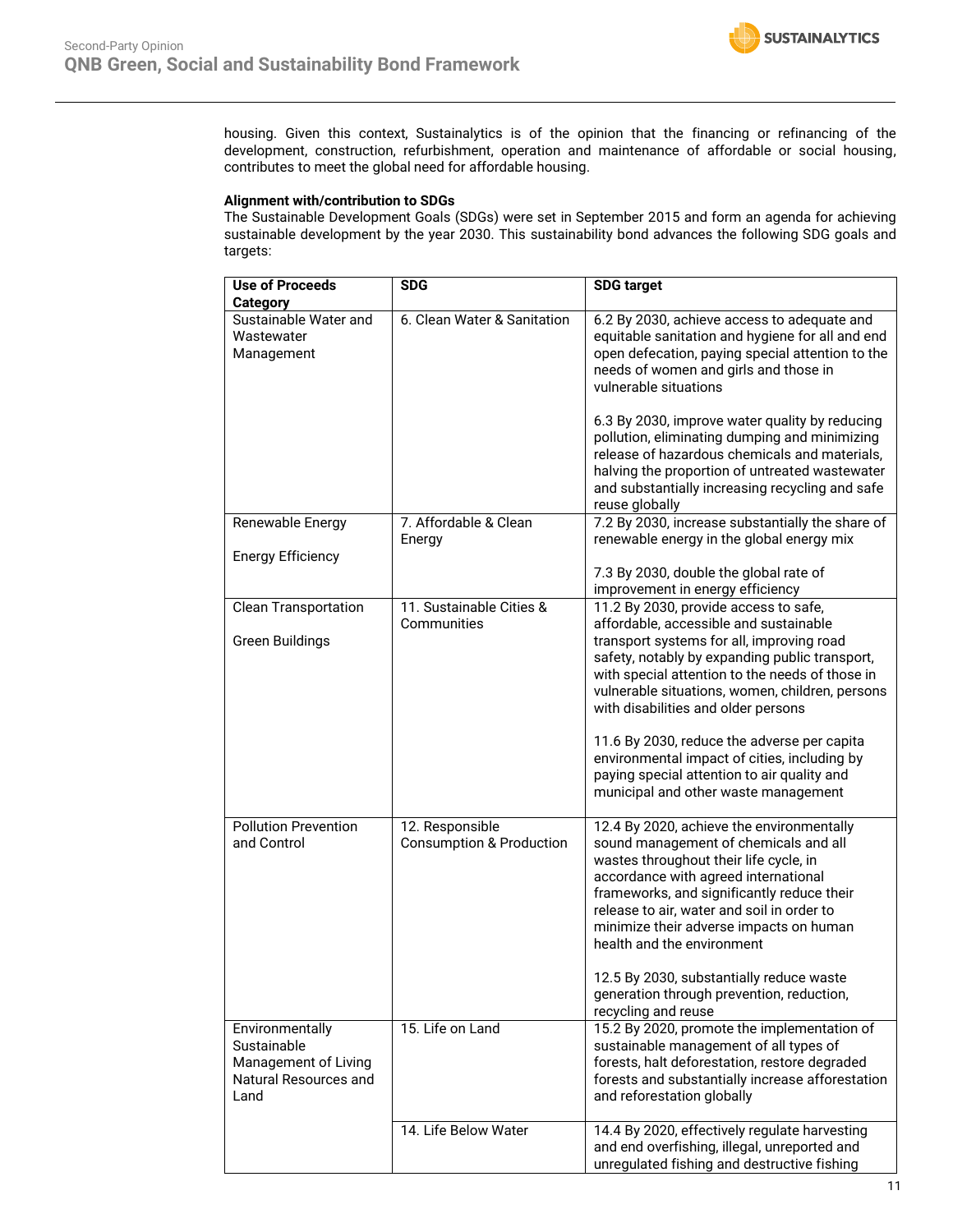|                                        |                                         | practices and implement science-based<br>management plans, in order to restore fish<br>stocks in the shortest time feasible, at least to<br>levels that can produce maximum sustainable<br>yield as determined by their biological<br>characteristics                                                                              |
|----------------------------------------|-----------------------------------------|------------------------------------------------------------------------------------------------------------------------------------------------------------------------------------------------------------------------------------------------------------------------------------------------------------------------------------|
| <b>Access to Essential</b><br>Services | 3. Good Health & Well-Being             | 3.8 Achieve universal health coverage,<br>including financial risk protection, access to<br>quality essential health-care services and<br>access to safe, effective, quality and affordable<br>essential medicines and vaccines for all                                                                                            |
|                                        | 4. Quality Education                    | 4.1 By 2030, ensure that all girls and boys<br>complete free, equitable and quality primary<br>and secondary education leading to relevant<br>and effective learning outcomes<br>4.4 By 2030, substantially increase the number<br>of youth and adults who have relevant skills,<br>including technical and vocational skills, for |
| Socio-economic                         | 10. Reduced Inequalities                | employment, decent jobs and entrepreneurship<br>10.1 By 2030, progressively achieve and                                                                                                                                                                                                                                            |
| Advancement and<br>Empowerment         |                                         | sustain income growth of the bottom 40 per<br>cent of the population at a rate higher than the<br>national average                                                                                                                                                                                                                 |
| Affordable Housing                     | 11. Sustainable Cities &<br>Communities | 11.1 By 2030, ensure access for all to<br>adequate, safe and affordable housing and<br>basic services and upgrade slums                                                                                                                                                                                                            |

### **Conclusion**

QNB has developed the QNB Green, Social and Sustainability Bond Framework, under which QNB intend to issue bonds to finance and refinance projects related to (i) green buildings (ii) renewable energy (iii) clean transportation (iv) energy efficiency (v) environmentally sustainable management of living natural resources and land (vi) sustainable water and wastewater management (vii) pollution prevention and control (viii) access to essential services (ix) socio-economic advancement and empowerment and (x) affordable housing.

Sustainalytics has reviewed the framework and considers QNB's processes for project selection and evaluation, management of proceeds and reporting to be aligned with market practice. In addition, Sustainalytics considers the eligible categories, except of the aforementioned limitations, to be credible and impactful.

Based on the above, Sustainalytics considers QNB to be well-positioned to issue green bonds, and that the QNB Green, Social and Sustainability Bond Framework robust and in alignment with the GBP 2018, SBP 2018 and SBG 2018.

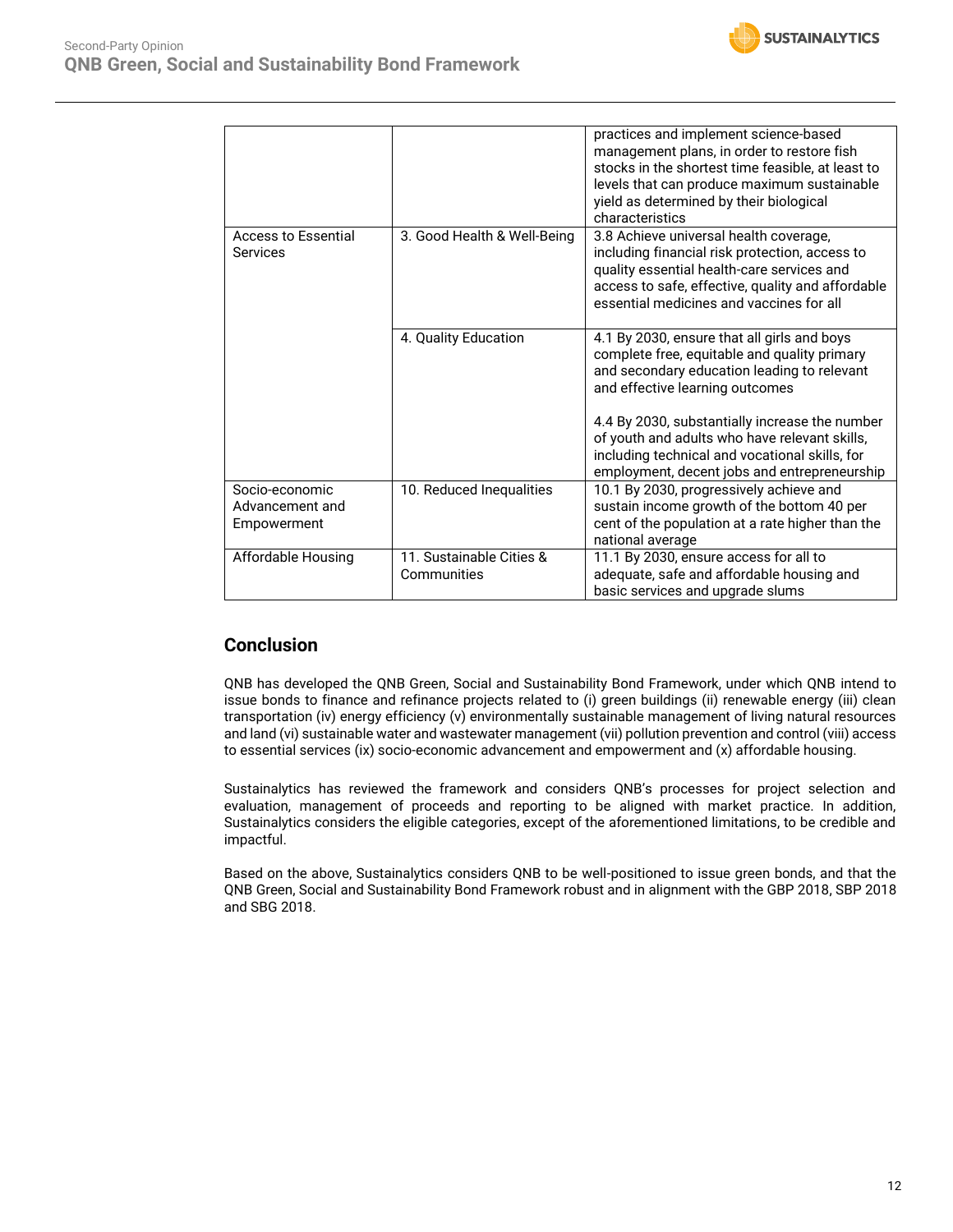# **Appendices**

## **Appendix 1: Green Building Certification Standards**

<span id="page-12-0"></span>

|                                                                                          | <b>LEED</b>                                                                                                                                                                                                                                                                                                                     | <b>GSAS</b>                                                                                                                                                                                                                                                                                                                                                                                                                                                                       | <b>BREEM</b>                                                                                                                                                                                                                                                                                                                                                                    |
|------------------------------------------------------------------------------------------|---------------------------------------------------------------------------------------------------------------------------------------------------------------------------------------------------------------------------------------------------------------------------------------------------------------------------------|-----------------------------------------------------------------------------------------------------------------------------------------------------------------------------------------------------------------------------------------------------------------------------------------------------------------------------------------------------------------------------------------------------------------------------------------------------------------------------------|---------------------------------------------------------------------------------------------------------------------------------------------------------------------------------------------------------------------------------------------------------------------------------------------------------------------------------------------------------------------------------|
| <b>Background</b>                                                                        | Leadership in Energy and<br>Environmental Design (LEED) is a<br>US Certification System for<br>residential and commercial<br>buildings used worldwide. LEED<br>was developed by the non-profit<br>U.S. Green Building Council<br>(USGBC) and covers the design,<br>construction, maintenance and<br>operation of buildings.     | Global Sustainability Assessment<br>(GSAS)<br>System<br>is<br>the<br>first<br>performance-based system in the<br>Middle East and<br>North Africa<br>region,<br>developed<br>for<br>(MENA)<br>assessing and rating the buildings<br>and<br>infrastructures<br>for<br>their<br>sustainability impacts.<br><b>GSAS Design &amp; Build certification</b><br>evaluates the sustainability of newly<br>constructed or majorly renovated<br>buildings, districts and<br>infrastructures. | <b>BREEAM (Building Research</b><br>Establishment Environmental<br>Assessment Method) was first<br>published by the Building Research<br>Establishment (BRE) in 1990.<br>Based in the UK.<br>Used for new, refurbished and<br>extension of existing buildings.                                                                                                                  |
| <b>Certification</b><br>levels                                                           | Certified<br>Silver<br>Gold<br>Platinum                                                                                                                                                                                                                                                                                         | 1 star<br>2 stars<br>3 stars<br>4 stars<br>5 stars<br>6 stars                                                                                                                                                                                                                                                                                                                                                                                                                     | Pass<br>Good<br>Very Good<br>Excellent<br>Outstanding                                                                                                                                                                                                                                                                                                                           |
| Areas of<br>Assessment:<br>Environmental<br>Project<br><b>Management</b>                 | Integrative process, which<br>requires, from the beginning of<br>the design process, the<br>identification and creation of<br>synergies between the various<br>project stakeholders regarding<br>the construction choices and the<br>technical systems.                                                                         | An integrated lifecycle approach for<br>the assessment of the built<br>environment including the design,<br>construction and operational<br>phases.                                                                                                                                                                                                                                                                                                                               | Management (Man) addresses<br>various aspects: project management,<br>deployment, minimal environmental<br>disturbance worksite and stakeholder<br>engagement.                                                                                                                                                                                                                  |
| Areas of<br>Assessment:<br><b>Environmental</b><br><b>Performance</b><br>of the Building | Energy and atmosphere<br><b>Sustainable Sites</b><br>Location and Transportation<br>Materials and resources<br>Water efficiency<br>Indoor environmental quality<br>Innovation in Design<br><b>Regional Priority</b>                                                                                                             | <b>Urban Connectivity</b><br>$\bullet$<br>Site<br>$\bullet$<br>Energy<br>$\bullet$<br>Water<br>$\bullet$<br>Materials<br>$\bullet$<br><b>Indoor Environment</b><br>$\bullet$<br><b>Cultural and Economic Value</b><br><b>Management and Operations</b>                                                                                                                                                                                                                            | Energy<br>Land Use and Ecology<br>Pollution<br>Transport<br>Materials<br>Water<br>Waste<br><b>Health and Wellbeing</b><br>Innovation                                                                                                                                                                                                                                            |
| <b>Requirements</b>                                                                      | Prerequisites (independent of<br>level of certification) + Credits<br>with associated points<br>These points are then added<br>together to obtain the LEED level<br>of certification<br>There are several different rating<br>systems within LEED. Each rating<br>system is designed to apply to a<br>specific sector (e.g. New | Prerequisites<br>Appointing an authorized GSAS<br>Service Providers that acquire:<br>GSAS Service Provider License -<br>Design & Build +<br>GSAS-CGP License +<br><b>GSAS Energy Assessment</b><br>Certificate<br>GSAS-D&B<br>certification<br>process<br>consists of two stages:                                                                                                                                                                                                 | Prerequisites depending on the levels<br>of certification + Credits with<br>associated points<br>This number of points is then<br>weighted by item <sup>44</sup> and gives a<br>BREEAM level of certification, which is<br>based on the overall score obtained<br>(expressed as a percentage). Majority<br>of BREEAM issues are flexible,<br>meaning that the client can choose |

<sup>44</sup> BREEAM weighting: Management 12%, Health and wellbeing 15%, Energy 19%, Transport 8%, Water 6%, Materials 12.5%, Waste 7.5%, Land Use and ecology 10%, Pollution 10% and Innovation 10%. One point scored in the Energy item is therefore worth twice as much in the overall score as one point scored in the Pollution item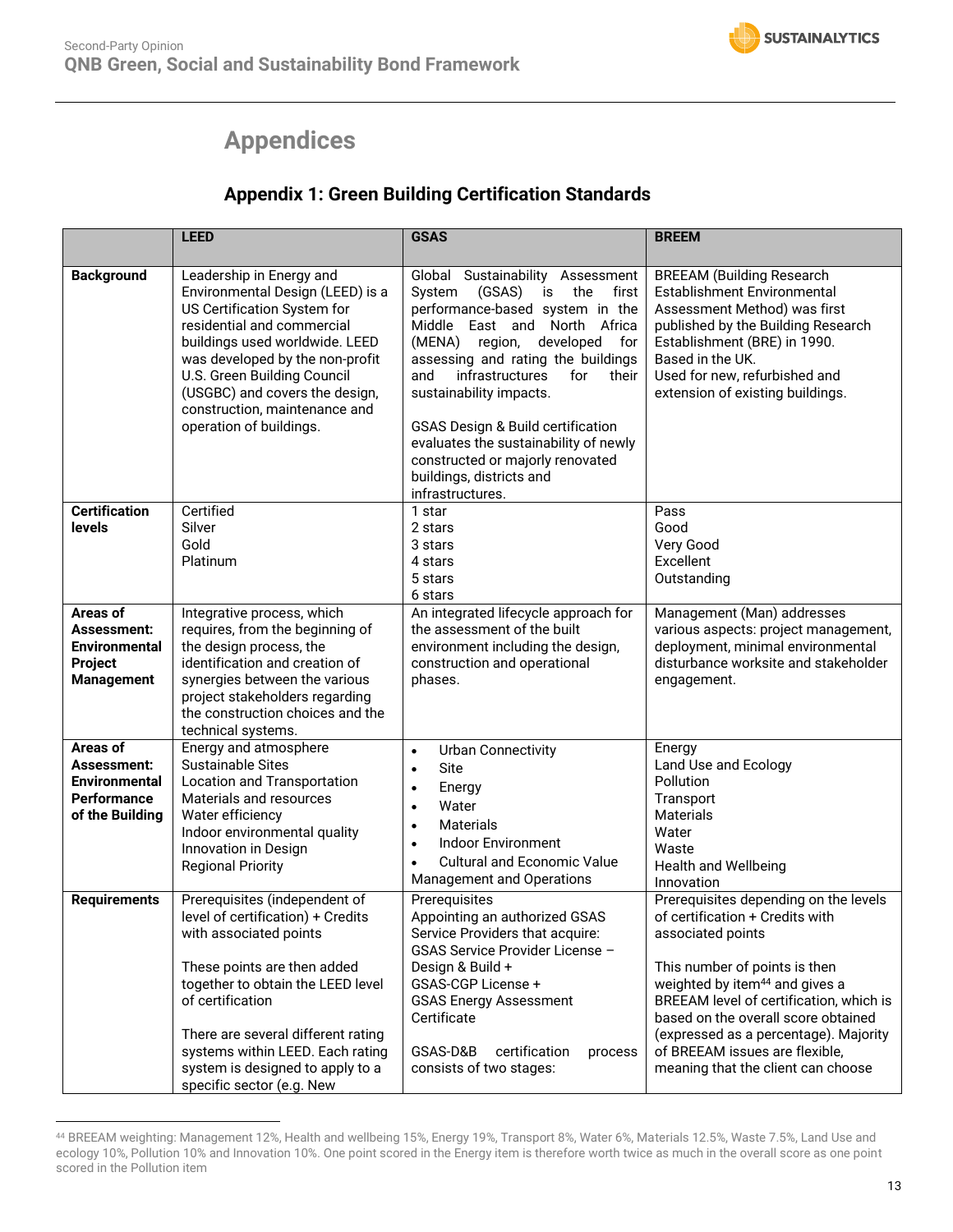|                               | Construction, Major Renovation,<br>Core and Shell Development,  | Stage 1 requires obtaining the<br>Provisional Design & Build                                                                 | which to comply with to build their<br>BREEAM performance score.                                                                                                 |
|-------------------------------|-----------------------------------------------------------------|------------------------------------------------------------------------------------------------------------------------------|------------------------------------------------------------------------------------------------------------------------------------------------------------------|
|                               | Schools-/Retail-/Healthcare New                                 | Certificate in the form of Letter of                                                                                         |                                                                                                                                                                  |
|                               | <b>Construction and Major</b>                                   | Conformance (LOC) following the                                                                                              | BREAAM has two stages/ audit                                                                                                                                     |
|                               | Renovations, Existing Buildings:<br>Operation and Maintenance). | design phase; Stage 2 requires the<br>Conformance to Design Audit (CDA)                                                      | reports: a 'BREEAM Design Stage' and<br>a 'Post Construction Stage', with                                                                                        |
|                               |                                                                 | during the construction phase.                                                                                               | different assessment criteria.                                                                                                                                   |
|                               |                                                                 | Then, the projects will be qualified                                                                                         |                                                                                                                                                                  |
|                               |                                                                 | to obtain the final GSAS Design &<br>Build certification.                                                                    |                                                                                                                                                                  |
| <b>Performance</b><br>display |                                                                 | <b>Certification Denied</b><br>$0.00 \times x \le 0.50$<br>$\star\star$<br>$0.50 < x \le 1.00$<br>***<br>$1.00 < x \le 1.50$ | <b>* * *</b>                                                                                                                                                     |
|                               |                                                                 | ****<br>$1.50 \times x \le 2.00$<br>*****<br>$2.00 + x + 2.50$<br>$2.50 \times x \le 3.00$<br>******                         |                                                                                                                                                                  |
| <b>Accreditation</b>          | LEED AP BD+C                                                    | <b>GSAS Trust</b>                                                                                                            | <b>BRFFAM</b><br>International<br>Assessor                                                                                                                       |
|                               | LEED AP 0+M                                                     |                                                                                                                              | BREEAM AP BREEAM In Use Assessor                                                                                                                                 |
| Qualitative                   | Widely recognised internationally,                              | GSAS considers the context of the                                                                                            | Used in more than 70 countries: Good                                                                                                                             |
| considerations                | and strong assurance of overall<br>quality.                     | Middle East and North Africa<br>(MENA) region. It is mandatory for                                                           | adaptation to the local normative<br>context. Predominant environmental                                                                                          |
|                               |                                                                 | most of Government projects in                                                                                               | focus. BREEAM certification is less                                                                                                                              |
|                               |                                                                 | Qatar to be GSAS certified.                                                                                                  | strict (less minimum thresholds) than<br>$\mathbf{11} \cap \mathbf{C}$ $\mathbf{11} \cap \mathbf{C}$ $\mathbf{12} \cap \mathbf{C}$ $\mathbf{13} \cap \mathbf{C}$ |

|                                                                                   | <b>HQE</b>                                                                                                                                                                                                                                                                                                                                                  | <b>Singapore BCA Green Mark</b>                                                                                                                                                                                                                             |
|-----------------------------------------------------------------------------------|-------------------------------------------------------------------------------------------------------------------------------------------------------------------------------------------------------------------------------------------------------------------------------------------------------------------------------------------------------------|-------------------------------------------------------------------------------------------------------------------------------------------------------------------------------------------------------------------------------------------------------------|
| <b>Background</b>                                                                 | The Haute Qualité Environnementale or HQE (High<br>Quality Environmental standard) is a standard for<br>green building in France, based on the principles<br>of sustainable development first set out at the<br>1992 Farth Summit. The standard was launched<br>in 2005 and is controlled by HQE and certificate is<br>issued by Cerway/ Certivea/ Cergual. | The BCA Green Mark Scheme provides real<br>estate certifications in Singapore to<br>the<br>sustainability<br>in<br>built<br>promote<br>environment<br>(during<br>project<br>conceptualisation and design, as well as<br>during construction.) <sup>45</sup> |
| <b>Certification</b><br><b>levels</b>                                             | Pass<br>Good<br>Very good<br>Excellent<br>Exceptional                                                                                                                                                                                                                                                                                                       | Certified<br>Gold<br>Gold Plus<br>Platinum                                                                                                                                                                                                                  |
| Areas of<br>Assessment:<br><b>Environmental</b><br>Project<br><b>Management</b>   | Global management system                                                                                                                                                                                                                                                                                                                                    |                                                                                                                                                                                                                                                             |
| Areas of<br>Assessment:<br><b>Environmental</b><br>Performance<br>of the Building | $\bullet$ Energy<br>• Environment (Site, Components, Worksite,<br>Water, Waste, Maintenance)<br>• Comfort (Hydrothermal, Acoustic, Visual,<br>Olfactory)<br>• Health (Spaces quality, Air Quality, Water<br>Quality)<br>Principles of Equivalence                                                                                                           | • Climate Responsive Design<br>• Building Energy Performance<br>• Resource Stewardship<br>• Smart and Healthy Buildings<br><b>Advanced Green Efforts</b>                                                                                                    |

<sup>45</sup> [https://www.bca.gov.sg/greenmark/green\\_mark\\_buildings.html](https://www.bca.gov.sg/greenmark/green_mark_buildings.html)

HQE and LEED certifications.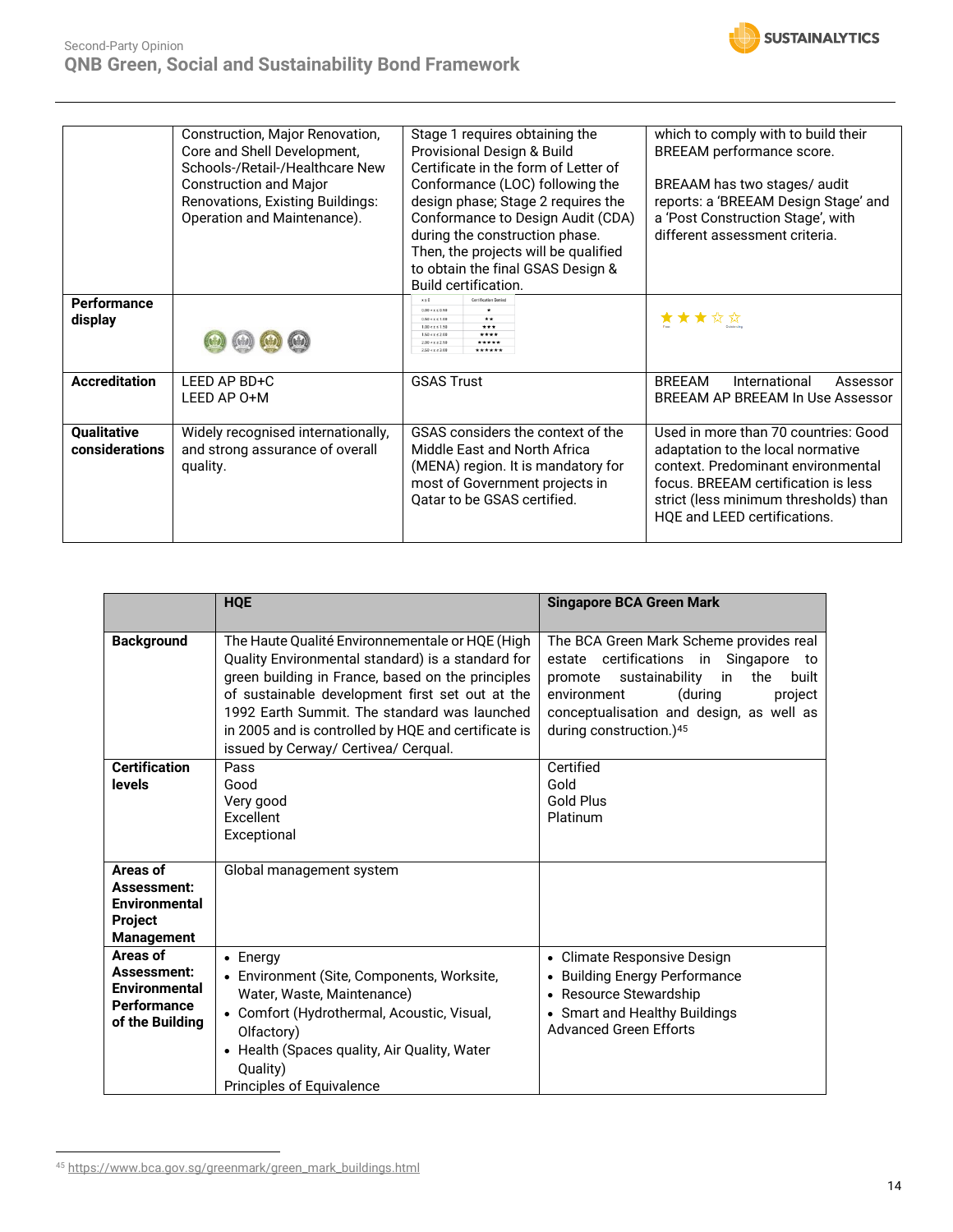

| <b>Requirements</b>           | Prerequisites (independent of level of<br>certification) + Points-based performance level:<br>Performing and High Performing                                                                                                                                                | Prerequisites for each performance area<br>(to demonstrate minimum criteria met) +<br>numerical scores achieved in accordance<br>with the criteria in each performance area.                                                                                   |
|-------------------------------|-----------------------------------------------------------------------------------------------------------------------------------------------------------------------------------------------------------------------------------------------------------------------------|----------------------------------------------------------------------------------------------------------------------------------------------------------------------------------------------------------------------------------------------------------------|
|                               | The Prerequisite level is obtained when all the<br>minimum requirements for a target are met,<br>while the Performing and High Performing<br>levels are obtained based on a percentage of<br>points given per target, allowing for flexibility.                             | Performance Areas have different weights.<br>46<br>Depending on the level of building<br>performance and numerical score achieved                                                                                                                              |
|                               | Based on the total number of stars obtained per<br>area, an overall HQE level is then given.                                                                                                                                                                                | in performance area, building's level of<br>certification is determined.                                                                                                                                                                                       |
|                               | Environmental certificates are assigned at all<br>stages of the building life cycle, and on-site<br>audits are required.                                                                                                                                                    | Assessment of compliance with Green<br>Mark criteria is done by the Singapore<br>Building and Construction Authority (BCA).                                                                                                                                    |
| Performance<br>display        | ENERGY<br><b>HEALTH</b><br>*****<br>COMFORT ****<br><b>ENVIRONMENT</b><br>****                                                                                                                                                                                              |                                                                                                                                                                                                                                                                |
| <b>Accreditation</b>          | <b>HQE Construction Certification Referent</b><br><b>HQE Operations Certification Advisor</b>                                                                                                                                                                               | The BCA Green Mark Scheme provides real<br>estate certifications<br>in Singapore to<br>sustainability<br>the<br>built<br>promote<br>in<br>(during<br>environment<br>project<br>conceptualisation and design, as well as<br>during construction.) <sup>47</sup> |
| Qualitative<br>considerations | HQE certification has the most targets concerning<br>individuals. The "Comfort" and "Health" related<br>themes are the most developed in this scheme.<br>The HQE scheme recognises European and<br>international standards (in particular the ISO and<br>ASHRAE standards). | Certified<br>Gold<br><b>Gold Plus</b><br>Platinum                                                                                                                                                                                                              |

### **Appendix 2: Certification Schemes for Forestry**

|                   | <b>Forest Stewardship Council (FSC)48</b>                                                                                                                                                                                                              | <b>Programme for the Endorsement of Forest Certification</b><br>(PEFC) <sup>49</sup>                                                                                                                                                                                                                                                                                                                                                                                     |
|-------------------|--------------------------------------------------------------------------------------------------------------------------------------------------------------------------------------------------------------------------------------------------------|--------------------------------------------------------------------------------------------------------------------------------------------------------------------------------------------------------------------------------------------------------------------------------------------------------------------------------------------------------------------------------------------------------------------------------------------------------------------------|
| <b>Background</b> | The Forest Stewardship (FSC) is a non-profit<br>organization established in 1993 that aims to<br>promote sustainable forest management<br>practice by evaluating forest management<br>planning and practices independently against<br>FSC's standards. | Founded in 1999, the Programme for the Endorsement of<br>Forest Certification (PEFC) is a non-profit organization that<br>promotes sustainable forest management through independent<br>third-party certification, this includes assessments,<br>endorsements and recognition of national forest certification<br>systems. PEFC was created in response to the specific<br>requirements of small- and family forest owners as an<br>international umbrella organization. |

<sup>46</sup> [https://www.bca.gov.sg/GreenMark/others/Green\\_Mark\\_NRB\\_2015\\_Criteria.pdf](https://www.bca.gov.sg/GreenMark/others/Green_Mark_NRB_2015_Criteria.pdf)

<sup>47</sup> [https://www.bca.gov.sg/greenmark/green\\_mark\\_buildings.html](https://www.bca.gov.sg/greenmark/green_mark_buildings.html)

<sup>48</sup> Forest Stewardship Council, FSC Principles and Criteria for Forest Stewardship[: https://ca.fsc.org/preview.principles-criteria-v5.a-1112.pdf](https://ca.fsc.org/preview.principles-criteria-v5.a-1112.pdf)

<sup>49</sup> PEFC, Standards and Implementation:<https://www.pefc.org/standards-implementation>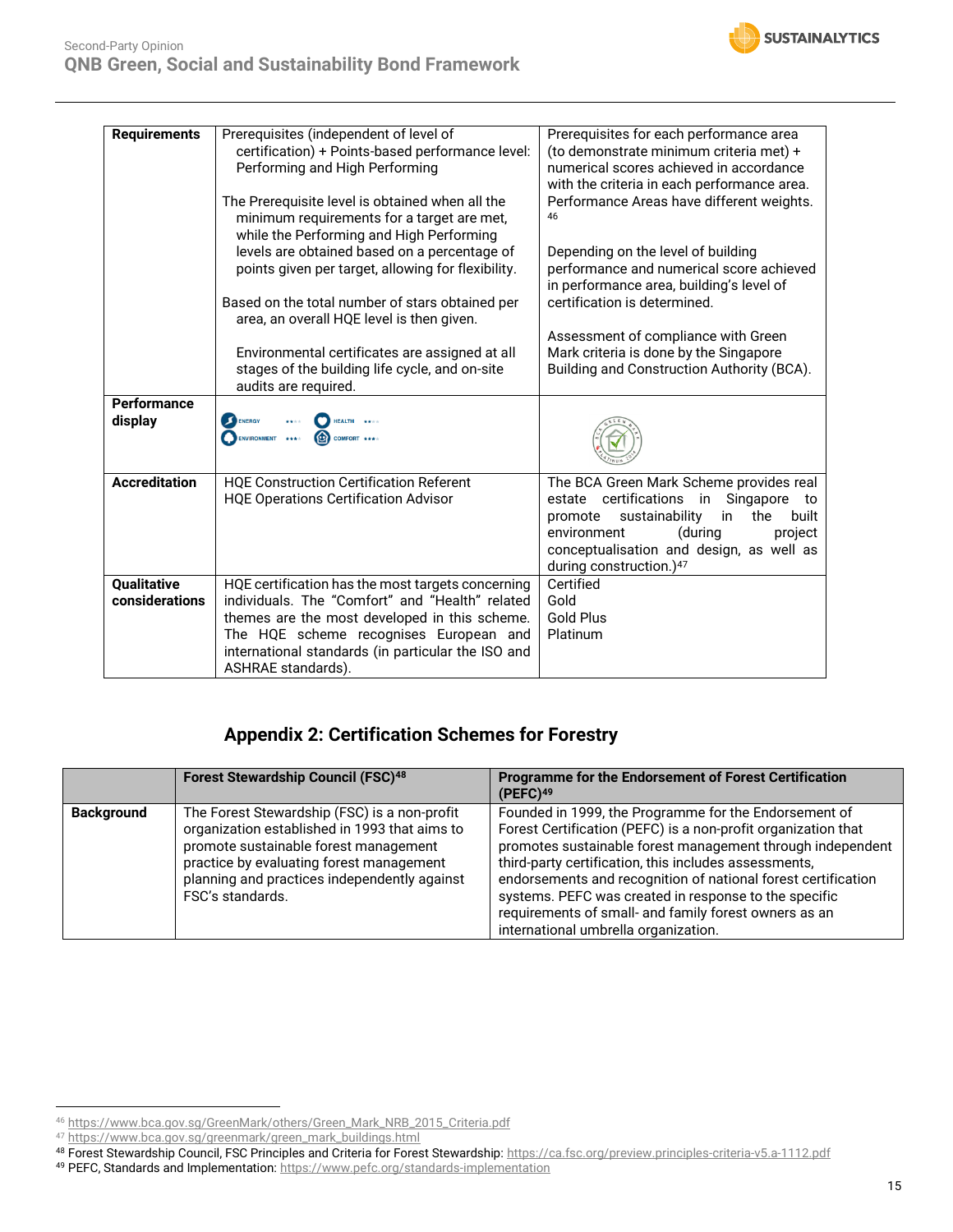

| <b>Basic</b><br><b>Principles</b>           | Compliance with laws and FSC principles<br>$\bullet$<br>Tenure and use rights and responsibilities<br>$\bullet$<br>Indigenous peoples' rights<br>$\bullet$<br>Community relations and workers' rights<br>$\bullet$<br>Benefits from the forests<br>$\bullet$<br>Environmental impact<br>$\bullet$<br>Management plans<br>$\bullet$<br>Monitoring and assessment<br>$\bullet$<br>Special sites - high conservation value<br>$\bullet$<br>forests (HCVF)<br>Plantations<br>$\bullet$                                                                                                                                                                                                                                                                                                                                                    | Maintenance and appropriate enhancement of forest<br>$\bullet$<br>resources and their contribution to the global carbon cycle<br>Maintenance and enhancement of forest ecosystem health<br>$\bullet$<br>and vitality<br>Maintenance and encouragement of productive functions<br>$\bullet$<br>of forests (wood and no-wood)<br>Maintenance, conservation and appropriate enhancement<br>$\bullet$<br>of biological diversity in forest ecosystems<br>Maintenance and appropriate enhancement of protective<br>٠<br>functions in forest management (notably soil and water)<br>Maintenance of socioeconomic functions and conditions<br>$\bullet$<br>Compliance with legal requirements<br>$\bullet$                                                                                                                                                                                                                                                                                           |
|---------------------------------------------|---------------------------------------------------------------------------------------------------------------------------------------------------------------------------------------------------------------------------------------------------------------------------------------------------------------------------------------------------------------------------------------------------------------------------------------------------------------------------------------------------------------------------------------------------------------------------------------------------------------------------------------------------------------------------------------------------------------------------------------------------------------------------------------------------------------------------------------|-----------------------------------------------------------------------------------------------------------------------------------------------------------------------------------------------------------------------------------------------------------------------------------------------------------------------------------------------------------------------------------------------------------------------------------------------------------------------------------------------------------------------------------------------------------------------------------------------------------------------------------------------------------------------------------------------------------------------------------------------------------------------------------------------------------------------------------------------------------------------------------------------------------------------------------------------------------------------------------------------|
| <b>Types of</b><br>standards/ben<br>chmarks | Forest Management certification (for<br>$\bullet$<br>single/multiple applicant(s) - industrial or<br>private forest owners, forest license<br>holders, community forests, and<br>government-managed forests)<br>Small and Low Intensity Management<br>$\bullet$<br>Forests (SLIMFs) program (for small<br>forests and forests that are managed at<br>low intensity would be eligible)<br>Chain of Custody (CoC) certification (for<br>$\bullet$<br>supply chain companies' planning,<br>practices and products - all operations<br>that want to produce or make claims<br>related to FSC-certified products must<br>possess this certificate)<br>Controlled Wood verification (for<br>$\bullet$<br>assurance that 100% virgin fiber mixed with<br>FSC-certified and recycled fiber originates<br>from a verified and approved source) | Sustainable Forest Management benchmark -<br>$\bullet$<br>international requirements for sustainable forest<br>management. National forest management standards<br>must meet these requirements in order to obtain PEFC<br>endorsement<br>Group Forest Management Certification - outlines the<br>$\bullet$<br>requirements for national forest certification systems who<br>have group forest management certification<br>Standard Setting - covers the processes that must be<br>$\bullet$<br>adhered to during the development, review and revision of<br>national forest management standards<br>Chain of Custody - outlines the conditions for obtaining<br>$\bullet$<br>CoC certification for forest-based products<br>PEFC logo Usage Rules - outlines the requirements<br>$\bullet$<br>entities must abide by when using the PEFC logo<br>Endorsement of National Systems - outlines the process<br>$\bullet$<br>that national systems must go through to achieve PEFC<br>endorsement |
| Governance                                  | The General Assembly is comprised of all FSC<br>members and constitutes the highest decision-<br>making body. Members can apply to join one of<br>three chambers - environmental, social, or<br>economic - that are further divided into<br>northern and southern sub-chambers. Each<br>chamber maintains 33.3% of the weight in<br>votes, and votes are weighted so that the North<br>and South hold an equal portion of authority in<br>each chamber, to ensure influence is shared<br>equitably between interest groups and<br>countries with different levels of economic<br>development.                                                                                                                                                                                                                                         | PEFC's governance structure is formed by the General<br>Assembly (GA) which is the highest authority and decision-<br>making body. It is made up of all PEFC members, including<br>national and international stakeholders. In general, PEFC's<br>governance structure is more representative of industry and<br>government stakeholders than of social or environmental<br>groups. Members vote on key decisions including<br>endorsements, international standards, new members, statutes<br>and budgets. All national members have between one and<br>seven votes, depending on membership fees, while<br>international stakeholder members have one vote each.                                                                                                                                                                                                                                                                                                                            |
| <b>Scope</b>                                | FSC is a global, multi-stakeholder owned<br>system. All FSC standards and policies are set<br>by a consultative process. There is an FSC<br>Global standard and for certain countries FSC<br>National standards. Economic, social, and<br>environmental interests have equal weight in<br>the standard setting process. FSC follows the<br>ISEAL Code of Good Practice for Setting Social<br>and Environmental Standards.                                                                                                                                                                                                                                                                                                                                                                                                             | Multi-stakeholder participation is required in the governance of<br>national schemes as well as in the standard-setting process.<br>Standards and normative documents are reviewed periodically<br>at intervals that do not exceed five years. The PEFC Standard<br>Setting standard is based on ISO/IEC Code for good practice for<br>standardization (Guide 59) <sup>50</sup> and the ISEAL Code of Good<br>Practice for Setting Social and Environmental Standards.                                                                                                                                                                                                                                                                                                                                                                                                                                                                                                                        |

<sup>50</sup> ISO, ISO/IEC Guide 59:2019: <https://www.iso.org/standard/23390.html>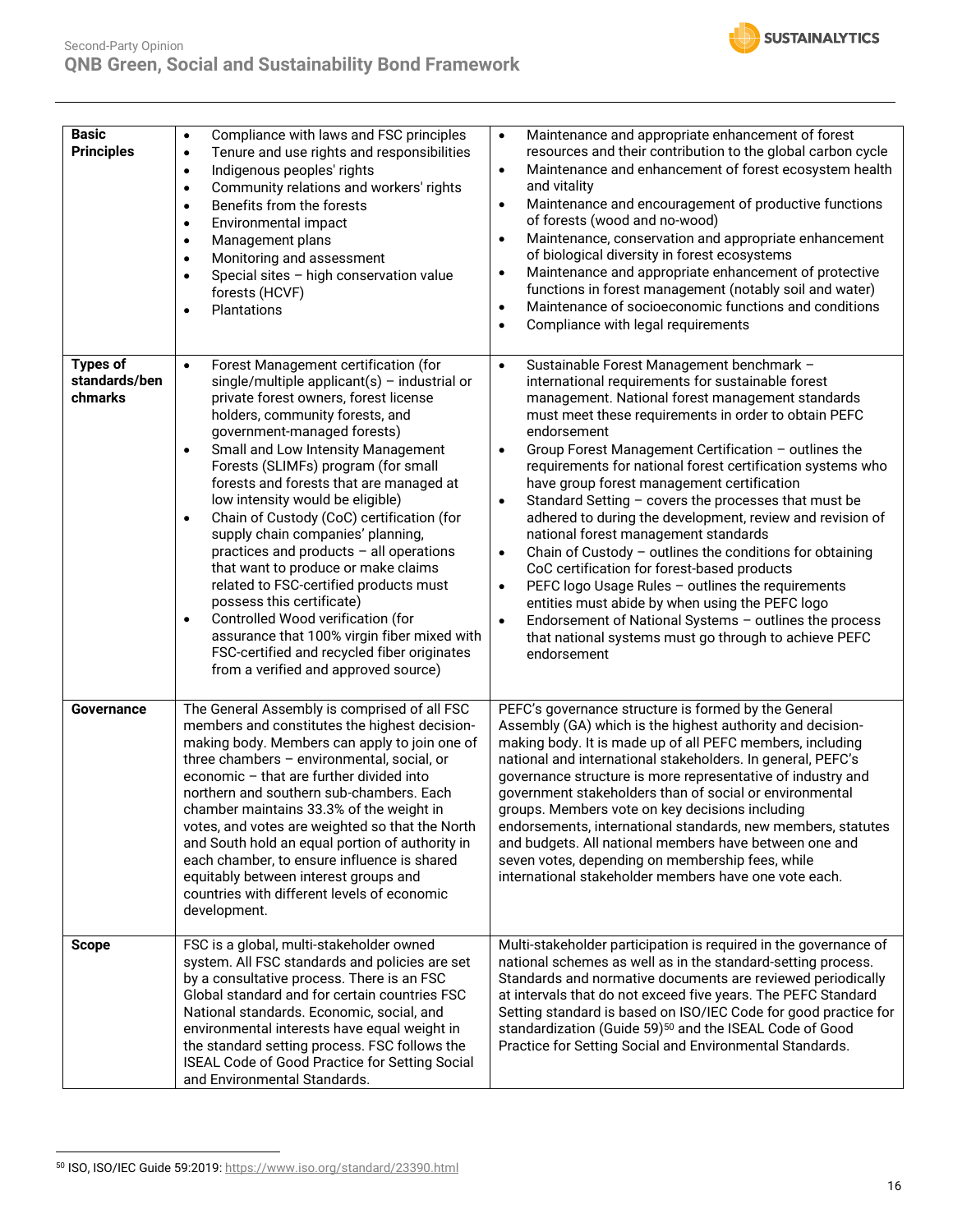

| Chain-of-<br>Custody           | The Chain-of-Custody (CoC) standard is<br>$\bullet$<br>evaluated by a third-party body that is<br>accredited by FSC and compliant with<br>international standards<br>CoC standard includes procedures for<br>$\bullet$<br>tracking wood origin<br>CoC standard includes specifications for<br>$\bullet$<br>the physical separation of certified and<br>non-certified wood, and for the percentage<br>of mixed content (certified and non-<br>certified) of products<br>CoC certificates state the geographical<br>$\bullet$<br>location of the producer and the standards<br>against which the process was evaluated.<br>Certificates also state the starting and<br>finishing point of the CoC                                                                                                                                                                                                                                  | Quality or environmental management systems (ISO<br>$\bullet$<br>9001:2008 or ISO 14001:2004 respectively) may be used to<br>implement the minimum requirements for chain-of-custody<br>management systems required by PEFC<br>Only accredited certification bodies can undertake<br>$\bullet$<br>certification<br>CoC requirements include specifications for physical<br>$\bullet$<br>separation of wood and percentage-based methods for<br>products with mixed content.<br>The CoC standard includes specifications for tracking and<br>$\bullet$<br>collecting and maintaining documentation about the origin<br>of the materials<br>The CoC standard includes specifications for the physical<br>$\bullet$<br>separation of certified and non-certified wood<br>The CoC standard includes specifications about<br>$\bullet$<br>procedures for dealing with complains related to<br>participant's chain of custody |
|--------------------------------|----------------------------------------------------------------------------------------------------------------------------------------------------------------------------------------------------------------------------------------------------------------------------------------------------------------------------------------------------------------------------------------------------------------------------------------------------------------------------------------------------------------------------------------------------------------------------------------------------------------------------------------------------------------------------------------------------------------------------------------------------------------------------------------------------------------------------------------------------------------------------------------------------------------------------------|-------------------------------------------------------------------------------------------------------------------------------------------------------------------------------------------------------------------------------------------------------------------------------------------------------------------------------------------------------------------------------------------------------------------------------------------------------------------------------------------------------------------------------------------------------------------------------------------------------------------------------------------------------------------------------------------------------------------------------------------------------------------------------------------------------------------------------------------------------------------------------------------------------------------------|
| Non-certified<br>wood sources  | FSC's Controlled Wood Standard establishes<br>requirements to participants to establish<br>supply-chain control systems, and<br>documentation to avoid sourcing materials<br>from controversial sources, including:<br>Illegally harvested wood, including<br>а.<br>wood that is harvested without legal<br>authorization, from protected areas,<br>without payment of appropriate taxes<br>and fees, using fraudulent papers and<br>mechanisms, in violation of CITES<br>requirements, and others,<br>Wood harvested in violation of<br>b.<br>traditional and civil rights,<br>Wood harvested in forests where high<br>C.<br>conservation values are threatened by<br>management activities,<br>d.<br>Wood harvested in forests being<br>converted from forests and other<br>wooded ecosystems to plantations or<br>non-forest uses,<br>Wood from management units in<br>e.<br>which genetically modified trees are<br>planted. | The PEFC's Due Diligence System requires participants to<br>establish systems to minimize the risk of sourcing raw<br>materials from:<br>forest management activities that do not comply with<br>a.<br>local, national or international laws related to:<br>operations and harvesting, including land use<br>conversion,<br>management of areas with designated high<br>environmental and cultural values,<br>protected and endangered species, including<br>CITES species,<br>health and labor issues,<br>indigenous peoples' property, tenure and use<br>rights,<br>payment of royalties and taxes.<br>genetically modified organisms,<br>b.<br>forest conversion, including conversion of primary<br>c.<br>forests to forest plantations.                                                                                                                                                                            |
| Accreditation/<br>verification | FSC-accredited Certification Bodies (CB)<br>conduct an initial assessment, upon successful<br>completion companies are granted a 5-year<br>certificate. Companies must undergo an annual<br>audit and a reassessment audit every 5 years.<br>Certification Bodies undergo annual audits from<br>Accreditation Services International (ASI) to<br>ensure conformance with ISO standard<br>requirements.                                                                                                                                                                                                                                                                                                                                                                                                                                                                                                                           | Accreditation is carried out by an accreditation body (AB). In the<br>same way that a certification body checks that a company<br>meets the PEFC standard, the accreditation body checks that a<br>certification body meets specific PEFC and ISO requirements.<br>Through the accreditation process, PEFC has assurance that<br>certification bodies are independent and impartial, that they<br>follow PEFC certification procedures.<br>PEFC does not have their own accreditation body. Like with the<br>majority of ISO based certifications, PEFC relies on national<br>ABs under the umbrella of the International Accreditation<br>Forum (IAF). National ABs need to be a member of the IAF,<br>which means they must follow IAF's rules and regulations.                                                                                                                                                       |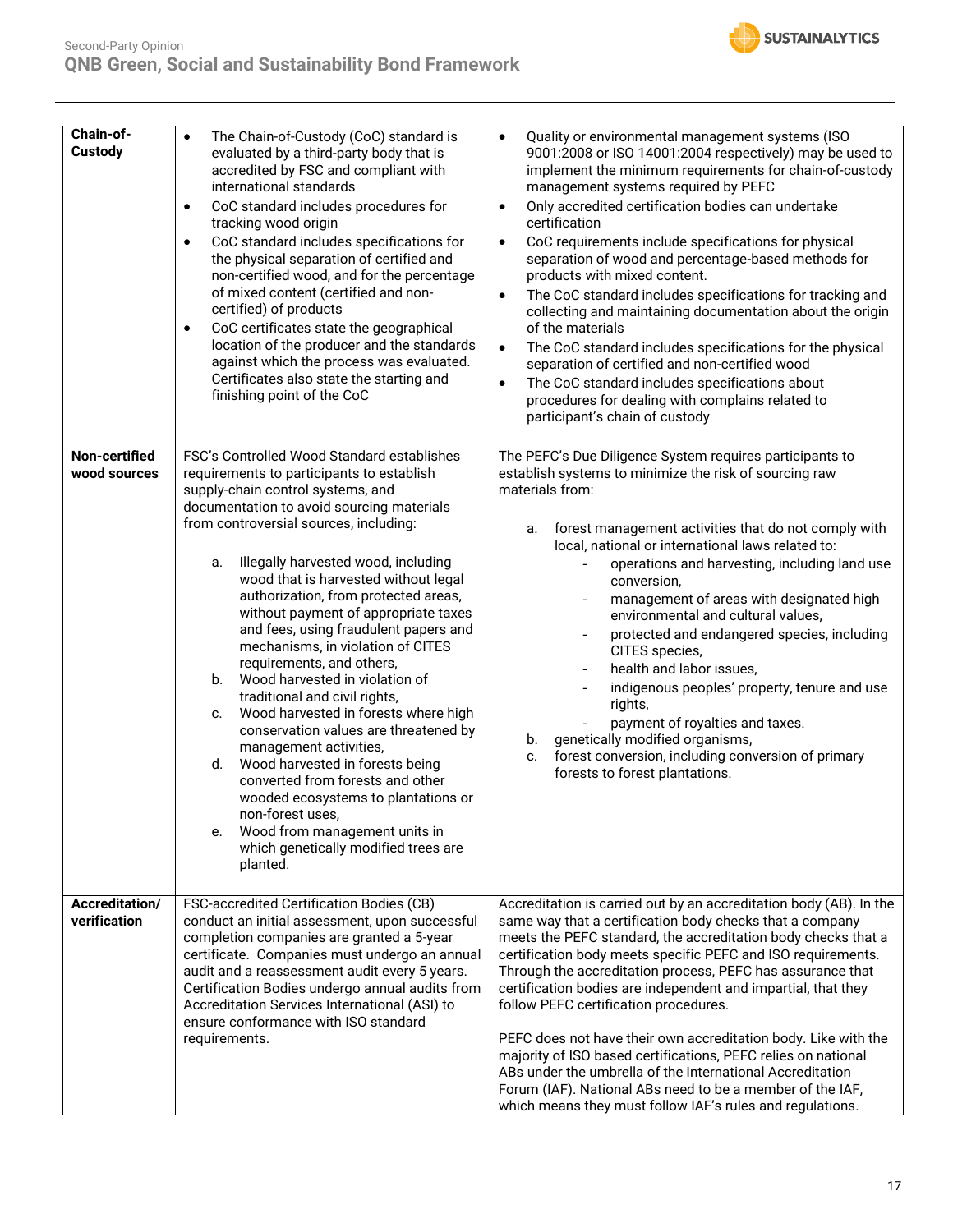

### **Appendix 3: Sustainalytics' Assessment of the Fishery and Agriculture certification**

|                                    | <b>Marine</b>                                                                                                                                                                                                   | <b>Aquaculture</b>                                                                                                                                                                                        | EU Organic <sup>56</sup>                                                                                                                                                                                                                                                                                                                                                                                                                                    | <b>FAIRTRADE</b>                                                                                                                                                                                                                                                                 | <b>USDA Organic</b>                                                                                                                                                                                                                                                                                                                                                                                                                                                                    |
|------------------------------------|-----------------------------------------------------------------------------------------------------------------------------------------------------------------------------------------------------------------|-----------------------------------------------------------------------------------------------------------------------------------------------------------------------------------------------------------|-------------------------------------------------------------------------------------------------------------------------------------------------------------------------------------------------------------------------------------------------------------------------------------------------------------------------------------------------------------------------------------------------------------------------------------------------------------|----------------------------------------------------------------------------------------------------------------------------------------------------------------------------------------------------------------------------------------------------------------------------------|----------------------------------------------------------------------------------------------------------------------------------------------------------------------------------------------------------------------------------------------------------------------------------------------------------------------------------------------------------------------------------------------------------------------------------------------------------------------------------------|
|                                    | <b>Stewardship</b>                                                                                                                                                                                              | <b>Stewardship</b>                                                                                                                                                                                        |                                                                                                                                                                                                                                                                                                                                                                                                                                                             |                                                                                                                                                                                                                                                                                  |                                                                                                                                                                                                                                                                                                                                                                                                                                                                                        |
|                                    | Council <sup>54</sup>                                                                                                                                                                                           | Council <sup>55</sup>                                                                                                                                                                                     |                                                                                                                                                                                                                                                                                                                                                                                                                                                             |                                                                                                                                                                                                                                                                                  |                                                                                                                                                                                                                                                                                                                                                                                                                                                                                        |
| <b>Background</b>                  | Marine<br>Stewardship<br>Council (MSC) is<br>a non-profit<br>organization<br>founded in 1996.<br>that issues eco-<br>label<br>certifications for<br>fisheries which<br>are sustainable<br>and well-<br>managed. | The Aquaculture<br>Stewardship<br>Council (ASC) is an<br>independent,<br>international NGO<br>that manages the<br><b>ASC</b> certification<br>and labelling<br>program for<br>responsible<br>aquaculture. | The EU Organic<br>Farming is a European<br>wide label organized<br>under the European<br><b>Commission's Council</b><br>Regulation (EC) no<br>834/2007. The<br>regulation covers the<br>organic production<br>and labelling of<br>organic products<br>including live or<br>unprocessed<br>agricultural projects,<br>processed agricultural<br>products for use of<br>food, feed, and<br>vegetative<br>propagating material<br>and seeds for<br>cultivation. | The FAIRTRADE Mark<br>is a global<br>certification system<br>that seeks to address<br>power imbalances in<br>trading relationships.<br>Organizations<br>certified to Fairtrade<br>standards must meet<br>general, trade, product<br>and business<br>development<br>requirements. | The USDA Organic<br>label is a US<br>certification system<br>overseen, administered<br>and enforced by the<br><b>National Organic</b><br>Program of the United<br><b>States Department of</b><br>Agriculture. The US<br>Organic label is<br>regulated by the US<br>Organic Foods<br>Production Act of 1990<br>and involves input from<br>the National Organic<br>Standards Board (a<br><b>Federal Advisory</b><br>Committee made up of<br>15 members of the<br>public) and the public. |
| <b>Clear</b><br>positive<br>impact | Promoting<br>sustainable<br>fisheries<br>practices.                                                                                                                                                             | Promoting<br>sustainable<br>aquaculture<br>practices.                                                                                                                                                     | Promotion of a<br>sustainable<br>management system<br>that respects nature's<br>systems, contributes<br>to biological diversity,<br>uses energy<br>responsibly, respects<br>high animal welfare<br>standards.                                                                                                                                                                                                                                               | Promoting<br>sustainable practices<br>for agricultural<br>products, consumer<br>goods and gold.                                                                                                                                                                                  | Promoting sustainable<br>farming practices that<br>improve water quality,<br>conserve energy,<br>increase biodiversity<br>and contribute to soil<br>health.                                                                                                                                                                                                                                                                                                                            |
| <b>Minimum</b><br>standards        | A minimum score<br>must be met<br>across each of<br>the performance<br>indicators.                                                                                                                              | Quantiative and<br>qualitative<br>thresholds which<br>are designed to be<br>measurable,                                                                                                                   | The EU Organic<br>Farming system<br>prohibits the use of<br>GMOs (minimum 95%<br>GMO free), the use of                                                                                                                                                                                                                                                                                                                                                      | Fairtrade has a set of<br>core requirements<br>that must be met and<br>development<br>requirements that are                                                                                                                                                                      | The USDA Organic seal<br>sets strict production<br>and labeling<br>requirements:                                                                                                                                                                                                                                                                                                                                                                                                       |

<sup>51</sup> FESPA, FSC, PEFC and ISO 38200: <https://www.fespa.com/en/news-media/blog/fsc-pefc-and-iso-38200>

**SUSTAINALYTICS** 

<sup>52</sup> Yale Environment 360, Greenwashed Timber: How Sustainable Forest Certification Has Failed: [https://e360.yale.edu/features/greenwashed-timber](https://e360.yale.edu/features/greenwashed-timber-how-sustainable-forest-certification-has-failed)[how-sustainable-forest-certification-has-failed](https://e360.yale.edu/features/greenwashed-timber-how-sustainable-forest-certification-has-failed)

<sup>53</sup> EIA, PEFC: A Fig Leaf for Stolen Timber[: https://eia-global.org/blog-posts/PEFC-fig-leaf-for-stolen-timber](https://eia-global.org/blog-posts/PEFC-fig-leaf-for-stolen-timber)

<sup>54</sup> <https://www.msc.org/standards-and-certification/fisheries-standard>

<sup>55</sup> <https://www.asc-aqua.org/what-we-do/our-standards/farm-standards/>

<sup>56</sup> https://ec.europa.eu/info/food-farming-fisheries/farming/organic-farming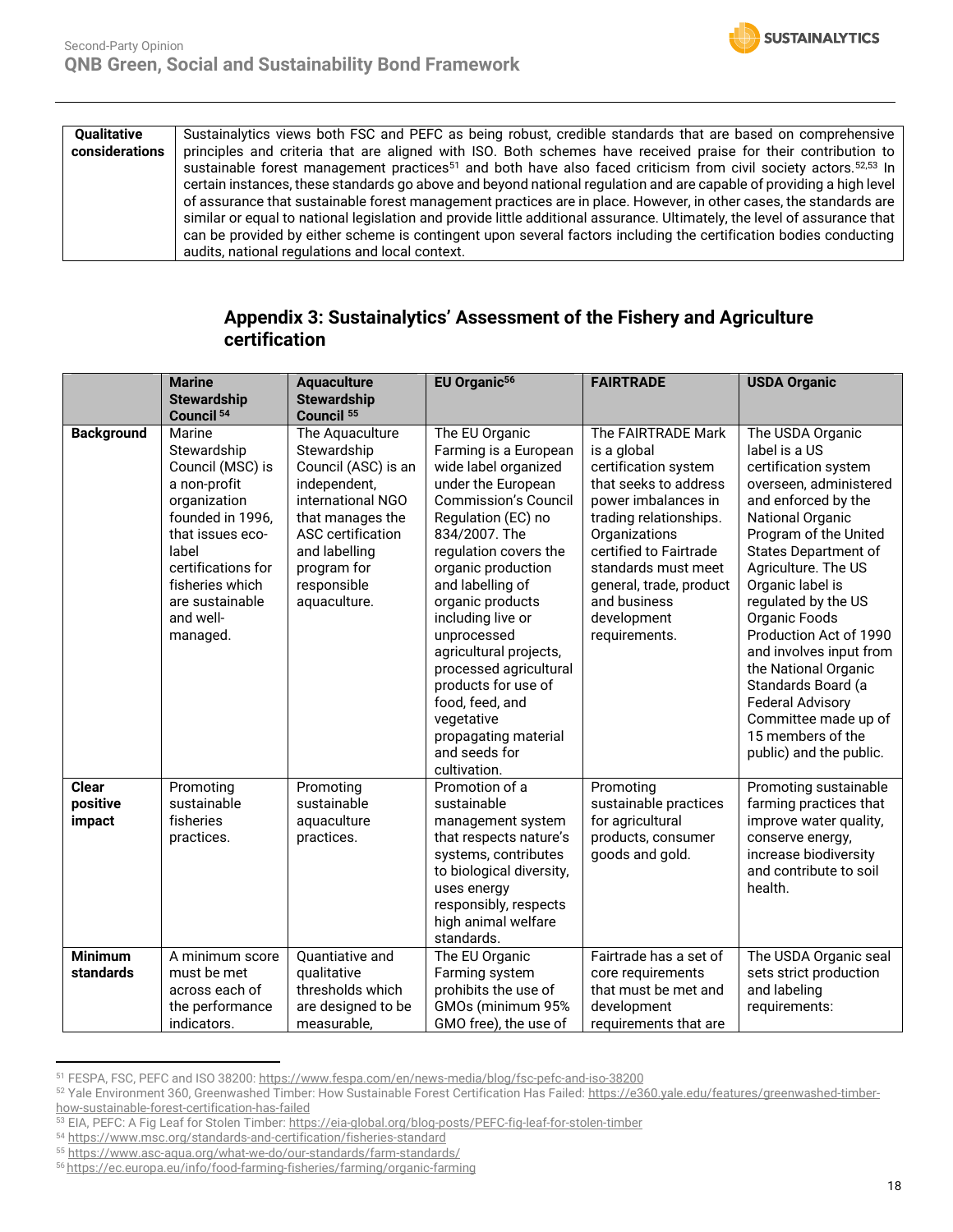



|                                              | As a condition to<br>certification, low-<br>scoring<br>indicators must<br>be accompanied<br>by action plans<br>for improvement.                                                                                                                                                                                                                                                                                                                                                                                                                                              | metric- and<br>performance-<br>based.<br>Certification may<br>be granted with a<br>"variance" to<br>certain<br>requirements of<br>the standard. This<br>variance is<br>designed to allow<br>the standard to<br>adapt to local<br>conditions, but has<br>been criticized for<br>weakening the<br>standard and<br>overriding the<br>consultations<br>involved in the<br>standard-setting<br>process. | ionizing radiation and<br>sets core<br>requirements for plant<br>production,<br>production rules for<br>seaweed, livestock<br>production rules,<br>production rules for<br>aquaculture animals.                                                                                                                                                                                    | intended to foster<br>continuous<br>improvement and<br>which certified<br>producers must make<br>progress on.                   | • produced without<br>genetic engineering,<br>ionizing radiation or<br>sewage sludge<br>• produced using<br>allowed substances<br>based on a<br>comprehensive list of<br>authorized synthetic<br>and non-synthetic<br>substances<br>overseen by a USDA<br>NOP authorized agent                                    |
|----------------------------------------------|------------------------------------------------------------------------------------------------------------------------------------------------------------------------------------------------------------------------------------------------------------------------------------------------------------------------------------------------------------------------------------------------------------------------------------------------------------------------------------------------------------------------------------------------------------------------------|----------------------------------------------------------------------------------------------------------------------------------------------------------------------------------------------------------------------------------------------------------------------------------------------------------------------------------------------------------------------------------------------------|------------------------------------------------------------------------------------------------------------------------------------------------------------------------------------------------------------------------------------------------------------------------------------------------------------------------------------------------------------------------------------|---------------------------------------------------------------------------------------------------------------------------------|-------------------------------------------------------------------------------------------------------------------------------------------------------------------------------------------------------------------------------------------------------------------------------------------------------------------|
| Scope of<br>certification<br>or<br>programme | The MSC<br>standard<br>consists of a<br>fisheries<br>standard and a<br>chain of custody<br>standard.<br>The Fishery<br>Standard<br>assesse three<br>core principles:<br>sustainable fish<br>stocks,<br>minimising<br>environmental<br>impact, and<br>effective<br>fisheries<br>management;<br>collectively these<br>account for the<br>major<br>environmental<br>and social<br>impacts.<br>The Chain of<br>Custody standard<br>addresses<br>certified<br>spirchsing,<br>product<br>identification,<br>seperation,<br>traceability and<br>records, and<br>good<br>management. | ASC encompasses<br>nine farm<br>standards,<br>covering 15 fish<br>species as well as<br>the harvest of<br>seaweed. These<br>farm standars lay<br>out minimum<br>requirements<br>regarding both<br>environmental and<br>social<br>performance.<br>Additionally, a<br>Chain of Custody<br>Standard is<br>mandatory for all<br>supply chain actors<br>in order to ensure<br>traceablity.              | The EU Organic<br>Farming system<br>addresses key risks<br>such as substance<br>use (e.g. pesticides,<br>soluble fertilizers, soil<br>conditioners or plant<br>protection products),<br>the maintenance and<br>enhancement of soil<br>life, natural soil<br>fertility, soil stability<br>and biodiversity,<br>preventing and<br>combating soil<br>damage (compaction,<br>erosion). | Fairtrade addresses<br>key risks through its<br>requirements,<br>including child labour,<br>forced labour and<br>pesticide use. | The USDA Organic<br>system addresses key<br>risks such as<br>substance use through<br>the regulation of<br>synthetic and non-<br>synthetic substances<br>to preserve soil quality<br>and in line with federal<br>guidelines on animal<br>raising practices, pest<br>and weed control and<br>the use of additives. |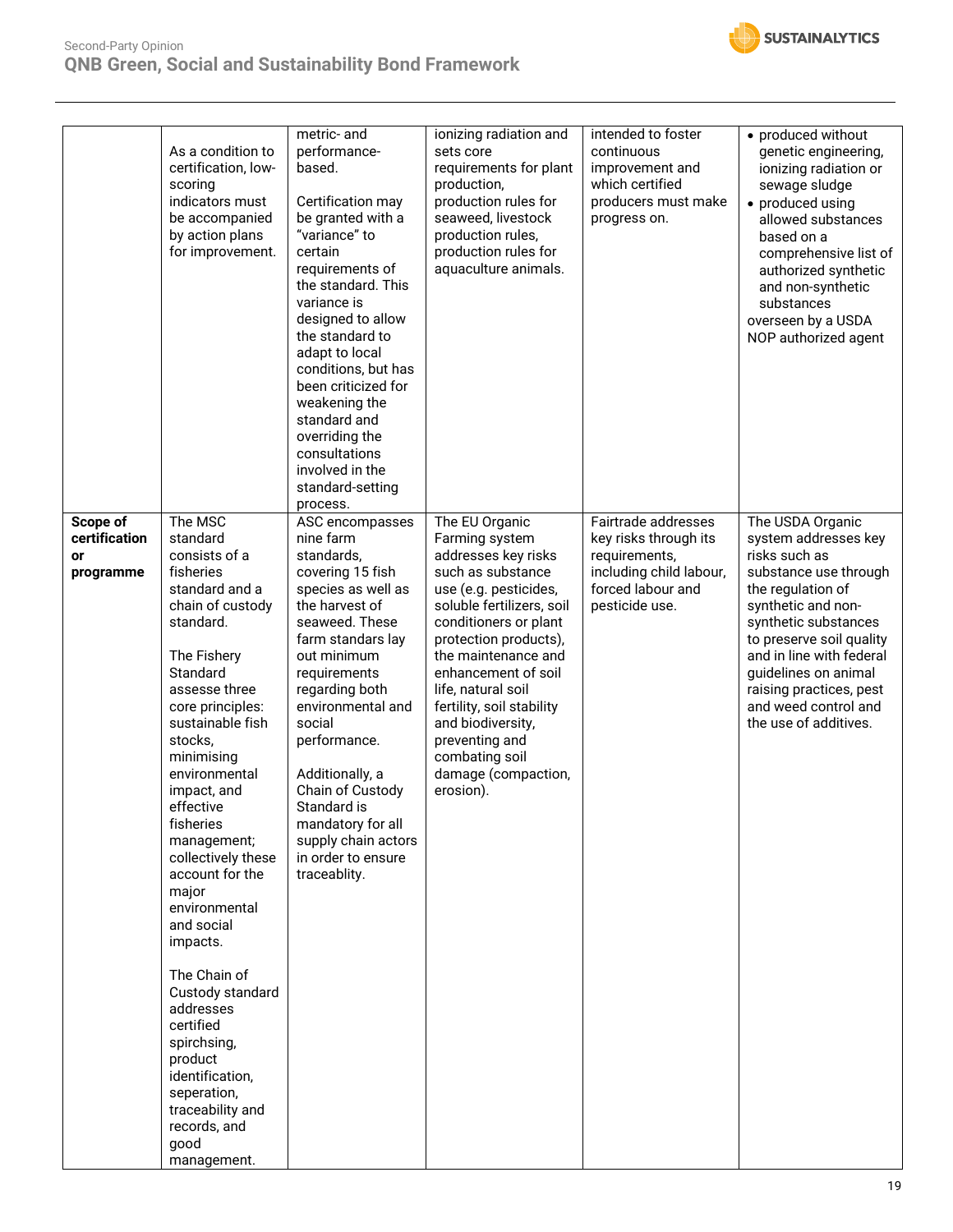



| <b>Verification</b><br>of standards<br>and risk<br>mitigation<br><b>Third party</b><br>expertise<br>and multi- | Third-party<br>conformity<br>assessment<br>bodies (CABs),<br>certified by<br>Accreditation<br>Service<br>International<br>(ASI) carry out<br>assessments in<br>line with the MSC<br>standard and ISO<br>17065.<br>Certification is<br>valid for up to<br>five years.<br>Aligned with the<br>UN Code of<br>Conduct for                                                                                                                                                                                                                                                                                                                                     | Third-party<br>conformity<br>assessment<br>bodies (CABs),<br>certified by<br>Accreditation<br>Service<br>International (ASI)<br>carry out<br>assessments in<br>line with the ASC<br>standard and ISO<br>17065.<br>Major non-<br>compliances must<br>be remedied within<br>three months.<br>Developed in line<br>with United<br>Nation's Food and | Certified entities<br>undergo audits to<br>ensure compliance<br>with criteria and<br>continuous<br>improvement at least<br>once a year, or more<br>often based on a risk<br>assessment.<br>The EU Organic<br>Farming is a<br>government-based | Certified entities<br>undergo audits to<br>ensure compliance<br>with criteria and<br>continuous<br>improvement.<br>Standard setting is<br>aligned with the ISEAL<br><b>Standard Setting</b> | The USDA seal has a<br>twofold enforcement<br>mechanism, one by<br>Organic Certifiers and<br>one by the USDA<br><b>Agricultural Marketing</b><br>Services. The two<br>bodies undergo audits<br>to ensure compliance<br>with criteria and<br>continuous<br>improvement at least<br>once a year or<br>unannounced.<br>The USDA Organic seal<br>is organized by the<br>National Organic             |  |
|----------------------------------------------------------------------------------------------------------------|-----------------------------------------------------------------------------------------------------------------------------------------------------------------------------------------------------------------------------------------------------------------------------------------------------------------------------------------------------------------------------------------------------------------------------------------------------------------------------------------------------------------------------------------------------------------------------------------------------------------------------------------------------------|--------------------------------------------------------------------------------------------------------------------------------------------------------------------------------------------------------------------------------------------------------------------------------------------------------------------------------------------------|-----------------------------------------------------------------------------------------------------------------------------------------------------------------------------------------------------------------------------------------------|---------------------------------------------------------------------------------------------------------------------------------------------------------------------------------------------|--------------------------------------------------------------------------------------------------------------------------------------------------------------------------------------------------------------------------------------------------------------------------------------------------------------------------------------------------------------------------------------------------|--|
| stakeholder<br>process                                                                                         | Reponsible<br>Agriculture<br>standard resulting<br>from public<br>Fishing, and<br>Organization) UN<br>further informed<br>FAO) and<br>consultations and<br>by the Global<br>International<br>third-party<br>deliberations in line<br>Sustainable<br>Labour<br>Seafood Initiative<br>Organization (ILO)<br>with the European<br>(GSSI), World<br>principles.<br>Trade<br>Organization<br>Managed in<br>accordance with<br>(WTO), and<br>International<br>the International<br>Social and<br>Social and<br>Environmental<br>Environmental<br>Accreditation and<br>Accreditation and<br>Labelling (ISEAL)<br>Labelling (ISEAL)<br>Codes of Good<br>Practice. |                                                                                                                                                                                                                                                                                                                                                  | Commission's typical<br>legislative approach.                                                                                                                                                                                                 | Code.                                                                                                                                                                                       | Program which<br>develops the rules and<br>regulations for the<br>production, handling,<br>labeling and<br>enforcement of all<br>USDA organic<br>products. This process<br>receives input from the<br>national Organic<br>Standards Board (a<br><b>Federal Advisory</b><br>Committee made of 15<br>members of the public)<br>and the general public.                                             |  |
| Performanc<br>e display                                                                                        | CERTIFIED<br>SUSTAINABLE<br>MSC<br>www.msc.org                                                                                                                                                                                                                                                                                                                                                                                                                                                                                                                                                                                                            | FARMED<br>RESPONSIBLY<br>CERTIFIED                                                                                                                                                                                                                                                                                                               | $(x * x)$                                                                                                                                                                                                                                     | <b>FAIRTRADE</b>                                                                                                                                                                            | <b>USDA</b><br><b>ORGANIC</b>                                                                                                                                                                                                                                                                                                                                                                    |  |
| Qualitative<br>consideratio<br>ns                                                                              | The MSC label is<br>the most widely<br>recognized<br>sustainable<br>fisheries label<br>worldwide, and is<br>generally<br>accepted to have<br>positive impacts<br>on marine<br>environments.<br>Proponents of<br>the label cite the<br>transparent<br>science-based<br>process for                                                                                                                                                                                                                                                                                                                                                                         | Widely recognized,<br>and modeled on<br>the successful<br>MSC certification.<br>Some criticism has<br>been focused on<br>the ability to certify<br>with a "variance", in<br>which certain<br>aspects of the<br>standard can be<br>interpreted or<br>waived during the<br>audit procedure.                                                        | Every Member State<br>must designate one or<br>more private and/or<br>public control<br>authorities in charge<br>for the organic<br>production and<br>labelling of organic<br>products in the EU<br>Member States.                            | FLO-CERT GmbH.<br>FLO-CERT is the<br>largest certifier for<br>Fairtrade, responsible<br>for the certification of<br>all producers and<br>most traders.                                      | 80 certifying agents are<br>USDA accredited and<br>authorized to certify<br>operations under the<br>USDA organic<br>standards. 48 of the 80<br>certifying authorities<br>are US based and 32<br>are in foreign<br>countries. Most<br>certifying agents are<br>directly accredited by<br>the USDA National<br>Organic Program, with<br>an additional 21<br>members being<br>officially authorized |  |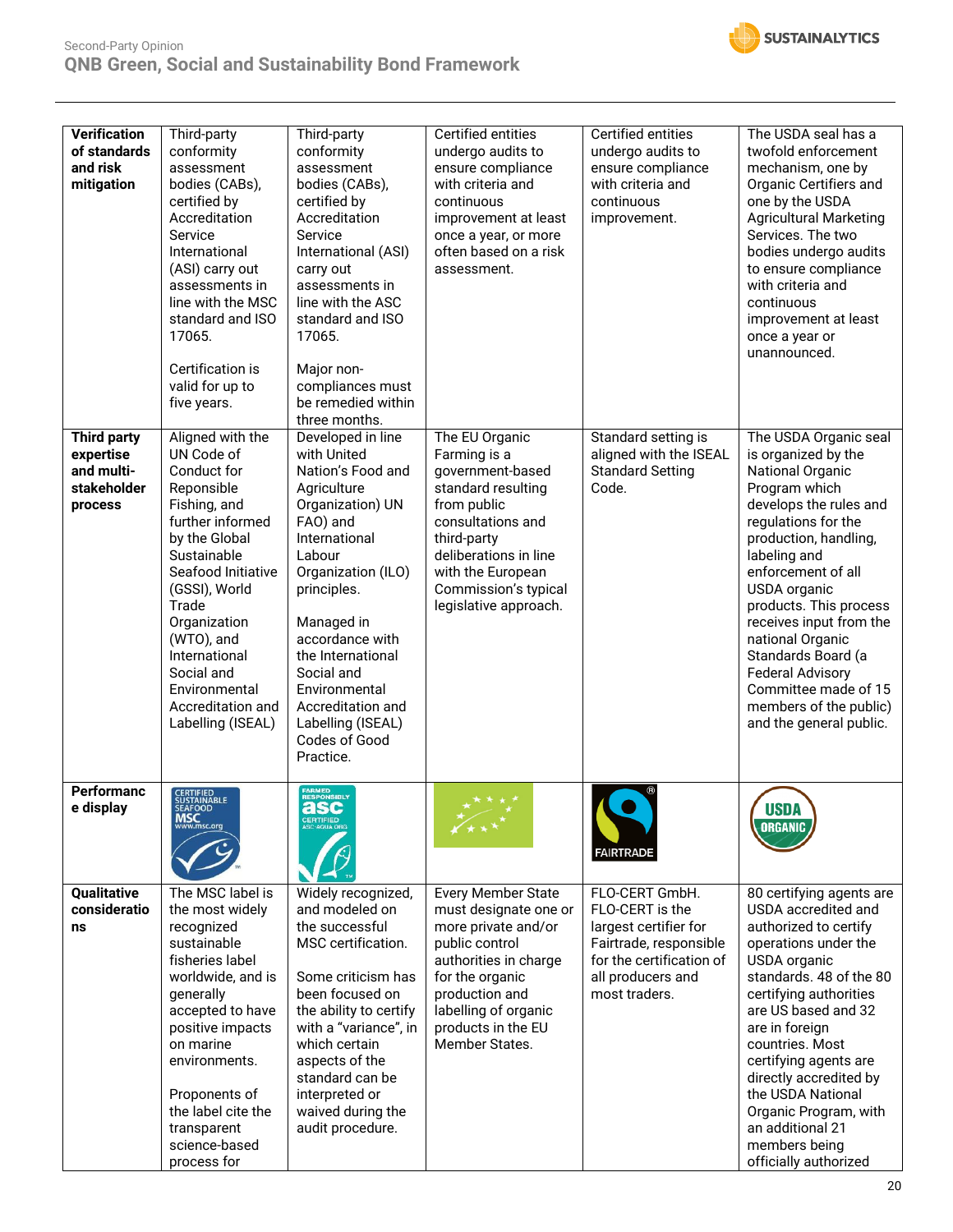

| successful<br>certification<br>overall, the<br>engagement with<br>standard does not<br>industry groups.<br>Criticism from<br>fully mitigate all<br>the risks<br>various observers<br>include lack of<br>associated with<br>aquaculture.<br>focus on<br>preventing by-<br>catch, protecting<br>marine mammals<br>and endangered<br>species, follow-<br>up on conditions,<br>crew safety, and<br>live tracking of<br>supply chains. | US and other<br>governments. |
|-----------------------------------------------------------------------------------------------------------------------------------------------------------------------------------------------------------------------------------------------------------------------------------------------------------------------------------------------------------------------------------------------------------------------------------|------------------------------|
|-----------------------------------------------------------------------------------------------------------------------------------------------------------------------------------------------------------------------------------------------------------------------------------------------------------------------------------------------------------------------------------------------------------------------------------|------------------------------|

### **Appendix 4: Sustainability Bond / Sustainability Bond Programme - External Review Form**

### **Section 1. Basic Information**

|                                                                                                                                                     | <b>Issuer name:</b> Oatar National Bank                       |
|-----------------------------------------------------------------------------------------------------------------------------------------------------|---------------------------------------------------------------|
| <b>Sustainability Bond ISIN or Issuer Sustainability</b><br>Bond Framework Name, if applicable.<br>[specify as appropriate]                         | <b>QNB Green, Social and Sustainability Bond</b><br>Framework |
| Review provider's name:                                                                                                                             | Sustainalytics                                                |
| Completion date of this form:                                                                                                                       | February 19, 2020                                             |
| Publication date of review publication: <i>[where</i> ]<br>appropriate, specify if it is an update and add<br>reference to earlier relevant review] |                                                               |

### **Section 2. Review overview**

### **SCOPE OF REVIEW**

The following may be used or adapted, where appropriate, to summarize the scope of the review.

The review assessed the following elements and confirmed their alignment with the GBPs and SBPs:

- ☒ Use of Proceeds ☒ Process for Project Evaluation and Selection
- **<b>⊠** Management of Proceeds **I Reporting I** Reporting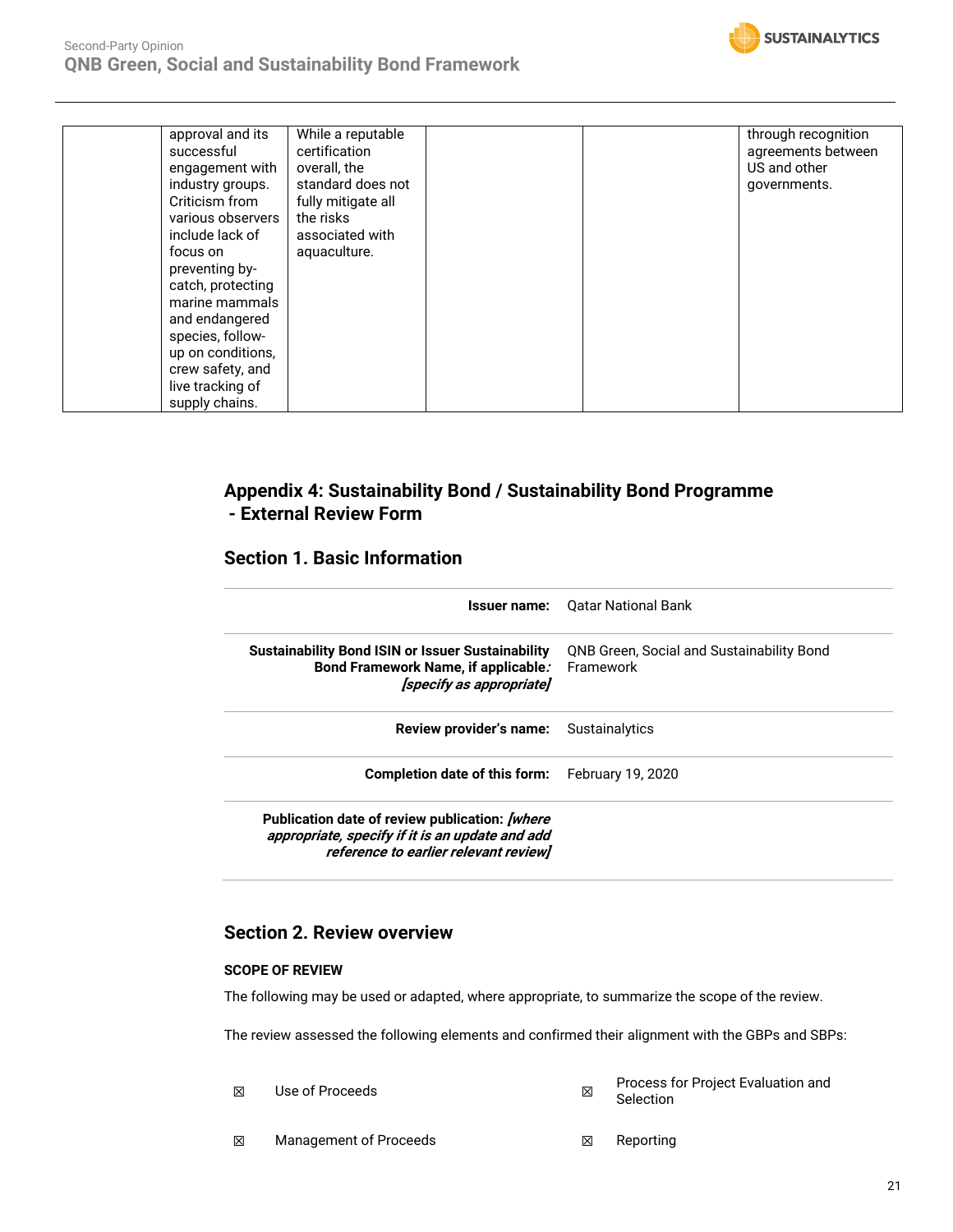

#### **ROLE(S) OF REVIEW PROVIDER**

| ⊠ | Consultancy (incl. 2 <sup>nd</sup> opinion) |   | Certification |
|---|---------------------------------------------|---|---------------|
|   | Verification                                | П | Rating        |

☐ Other *(please specify)*:

Note: In case of multiple reviews / different providers, please provide separate forms for each review.

#### **EXECUTIVE SUMMARY OF REVIEW and/or LINK TO FULL REVIEW (if applicable)**

| Please refer to Evaluation Summary above. |  |  |  |
|-------------------------------------------|--|--|--|
|-------------------------------------------|--|--|--|

### **Section 3. Detailed review**

Reviewers are encouraged to provide the information below to the extent possible and use the comment section to explain the scope of their review.

### **1. USE OF PROCEEDS**

Overall comment on section *(if applicable)*:

QNB has developed the QNB Green, Social and Sustainability Bond Framework, under which QNB and Egypt, Indonesia, Switzerland, Tunisia and Turkey intend to issue bonds to finance and refinance projects in France, Qatar, Switzerland, Indonesia, Iraq, Tunisia, Egypt, Turkey, China, India, Iran (dormant), Kuwait, Lebanon, Mauritania, Myanmar, Oman, Singapore, UK, Vietnam, Yemen, Algeria, Bahrain, Jordan, Libya, , Togo and UAE related to (i) green buildings (ii) renewable energy (iii) clean transportation (iv) energy efficiency (v) environmentally sustainable management of living natural resources and land (vi) sustainable water and wastewater management (vii) pollution prevention and control (viii) access to essential services (ix) socioeconomic advancement and empowerment and (x) affordable housing.

#### **Use of proceeds categories as per GBP:**

- ☒ Renewable energy ☒ Energy efficiency
- 
- ☐ Terrestrial and aquatic biodiversity conservation
- ☒ Sustainable water and wastewater management
- ☐ Eco-efficient and/or circular economy adapted products, production technologies and processes
- ☐ Unknown at issuance but currently expected to conform with GBP categories, or other eligible areas not yet stated in GBPs
- 
- ☒ Pollution prevention and control ☐ Environmentally sustainable management of living natural resources and land use
	- ☒ Clean transportation
	- ☐ Climate change adaptation
	- ☒ Green buildings
	- ☐ Other *(please specify)*: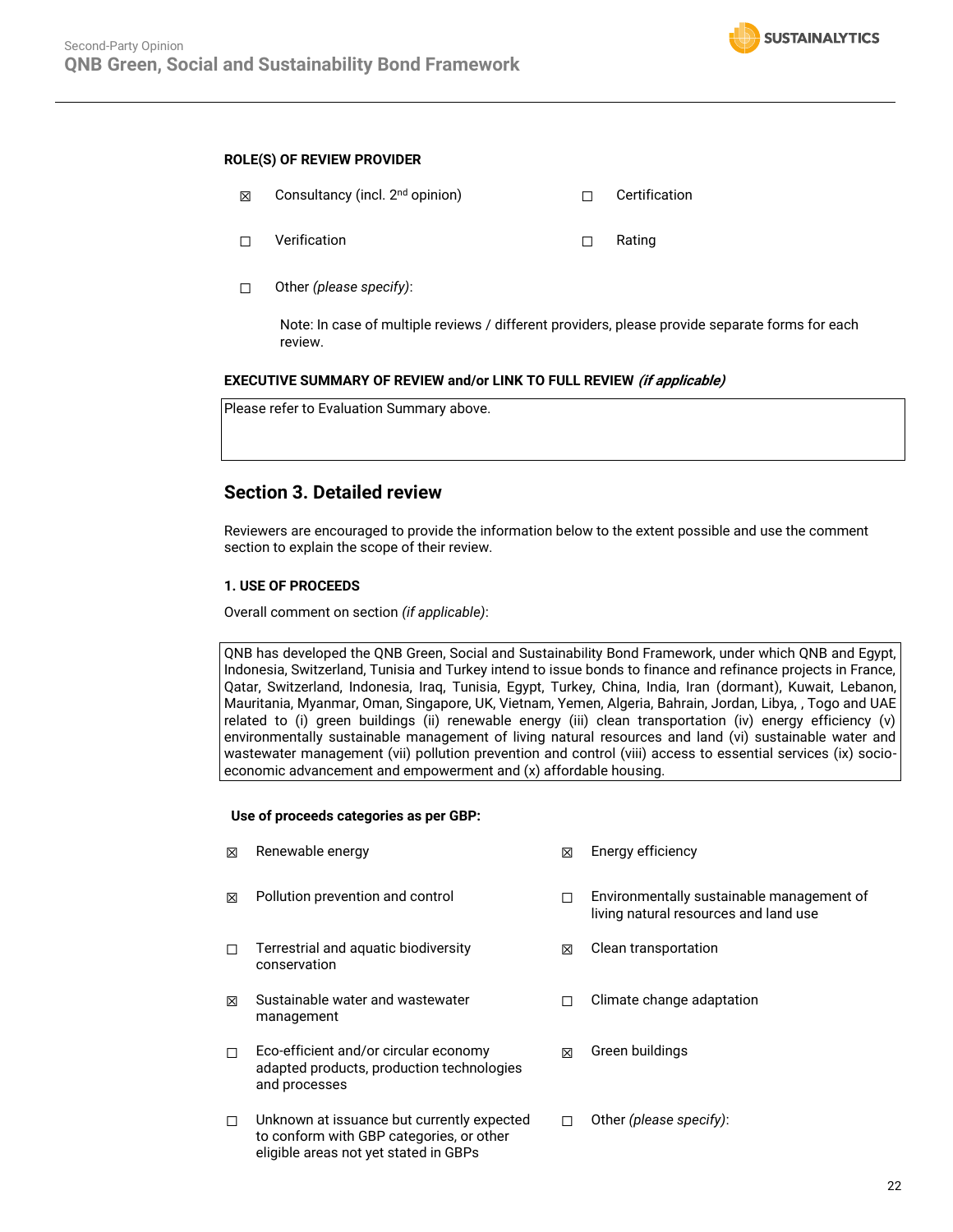

If applicable please specify the environmental taxonomy, if other than GBPs:

#### **Use of proceeds categories as per SBP:**

| п | Affordable basic infrastructure                                                                                                 | ⊠ | Access to essential services                                      |
|---|---------------------------------------------------------------------------------------------------------------------------------|---|-------------------------------------------------------------------|
| 冈 | Affordable housing                                                                                                              |   | Employment generation (through SME financing<br>and microfinance) |
| п | Food security                                                                                                                   | ⊠ | Socioeconomic advancement and<br>empowerment                      |
| п | Unknown at issuance but currently expected<br>to conform with SBP categories, or other<br>eligible areas not yet stated in SBPs |   | Other (please specify):                                           |

If applicable please specify the social taxonomy, if other than SBPs:

#### **2. PROCESS FOR PROJECT EVALUATION AND SELECTION**

Overall comment on section (if applicable):

QNB's project evaluation and selection process will be managed by QNB's Green and Social Bond Committee (the "Committee") which is comprised of members from Treasury, Corporate Institutional Banking, Credit, Risk, Financial Control and Strategy and the Sustainability Team. Additional attendees may be nominated. The Committee is responsible for evaluating and selecting projects based on the eligibility criteria outlined in the Framework as well as with internal policy and national regulations. The Committee will meet quarterly to monitor and review the eligibility of the project portfolio. Sustainalytics views this process as aligned with market practice.

#### **Evaluation and selection**

| ⊠                                                         | Credentials on the issuer's social and green<br>objectives                                 | 冈 | Documented process to determine that<br>projects fit within defined categories                  |  |  |
|-----------------------------------------------------------|--------------------------------------------------------------------------------------------|---|-------------------------------------------------------------------------------------------------|--|--|
| ⊠                                                         | Defined and transparent criteria for projects<br>eligible for Sustainability Bond proceeds |   | Documented process to identify and<br>manage potential ESG risks associated<br>with the project |  |  |
| ⊠                                                         | Summary criteria for project evaluation and<br>selection publicly available                |   | Other (please specify):                                                                         |  |  |
| <b>Information on Responsibilities and Accountability</b> |                                                                                            |   |                                                                                                 |  |  |

- ☒ Evaluation / Selection criteria subject to external advice or verification ☒ In-house assessment
- ☐ Other (please specify):

#### **3. MANAGEMENT OF PROCEEDS**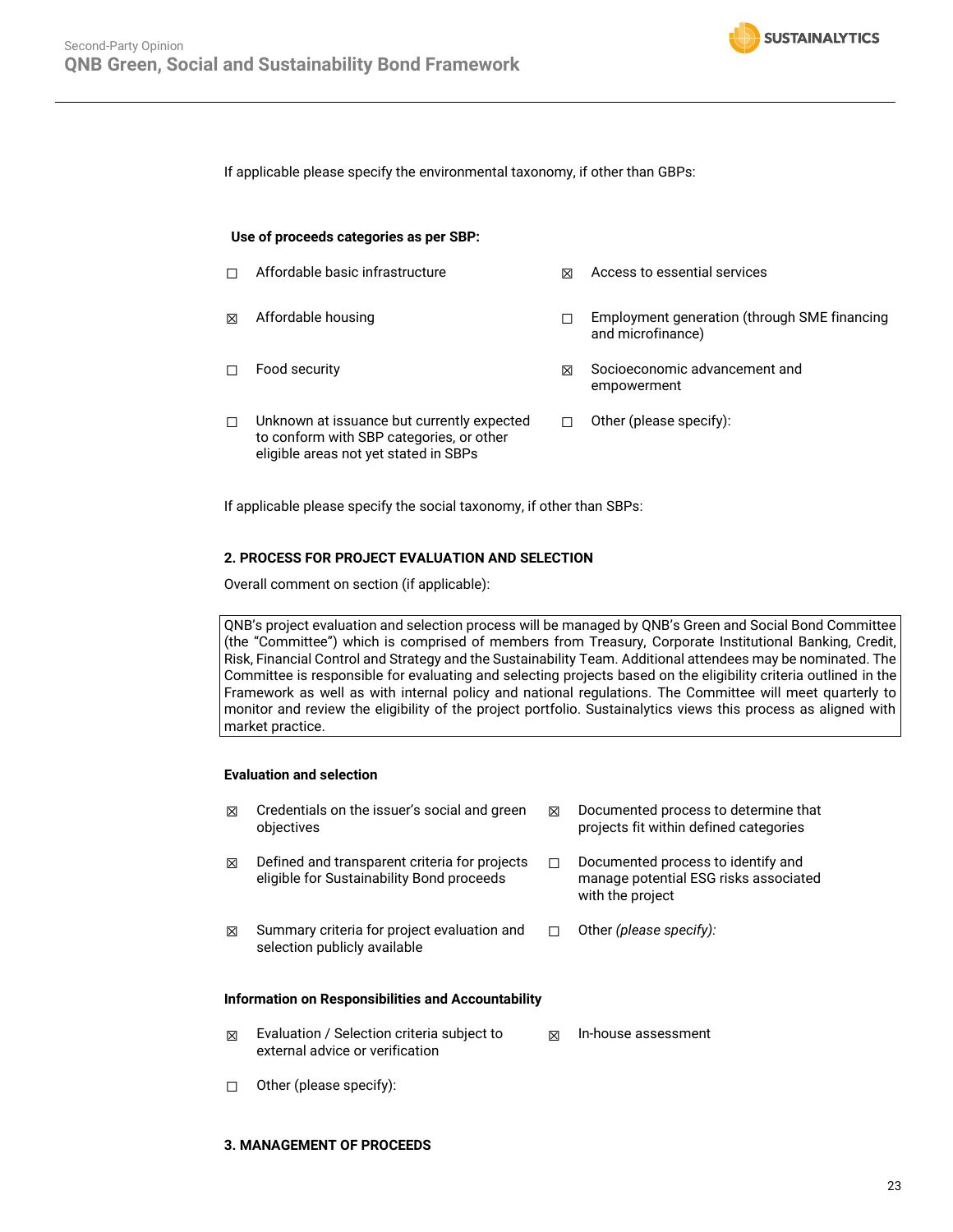

Overall comment on section *(if applicable)*:



### **4. REPORTING**

Overall comment on section (if applicable):

QNB will report annually on allocation of proceeds and impact reporting, until full allocation. Regarding allocation, the Bank will report on the size of the identified eligible green and social projects portfolio, the total amount of proceeds allocated to the portfolio, the share of financing vs refinancing and the amount of unallocated proceeds. On a best effort basis, QNB will align its impact reporting with the Harmonized Framework for Impact Reporting, for a full list of potential impact indicators, see Appendix 2. Sustainalytics views this reporting process as aligned with market practice.

### **Use of proceeds reporting:**

- ☐ Project-by-project ☒ On a project portfolio basis
- ☐ Linkage to individual bond(s) ☐ Other *(please specify):*

### **Information reported:**

☒ Allocated amounts ☐ Sustainability Bond financed share of total investment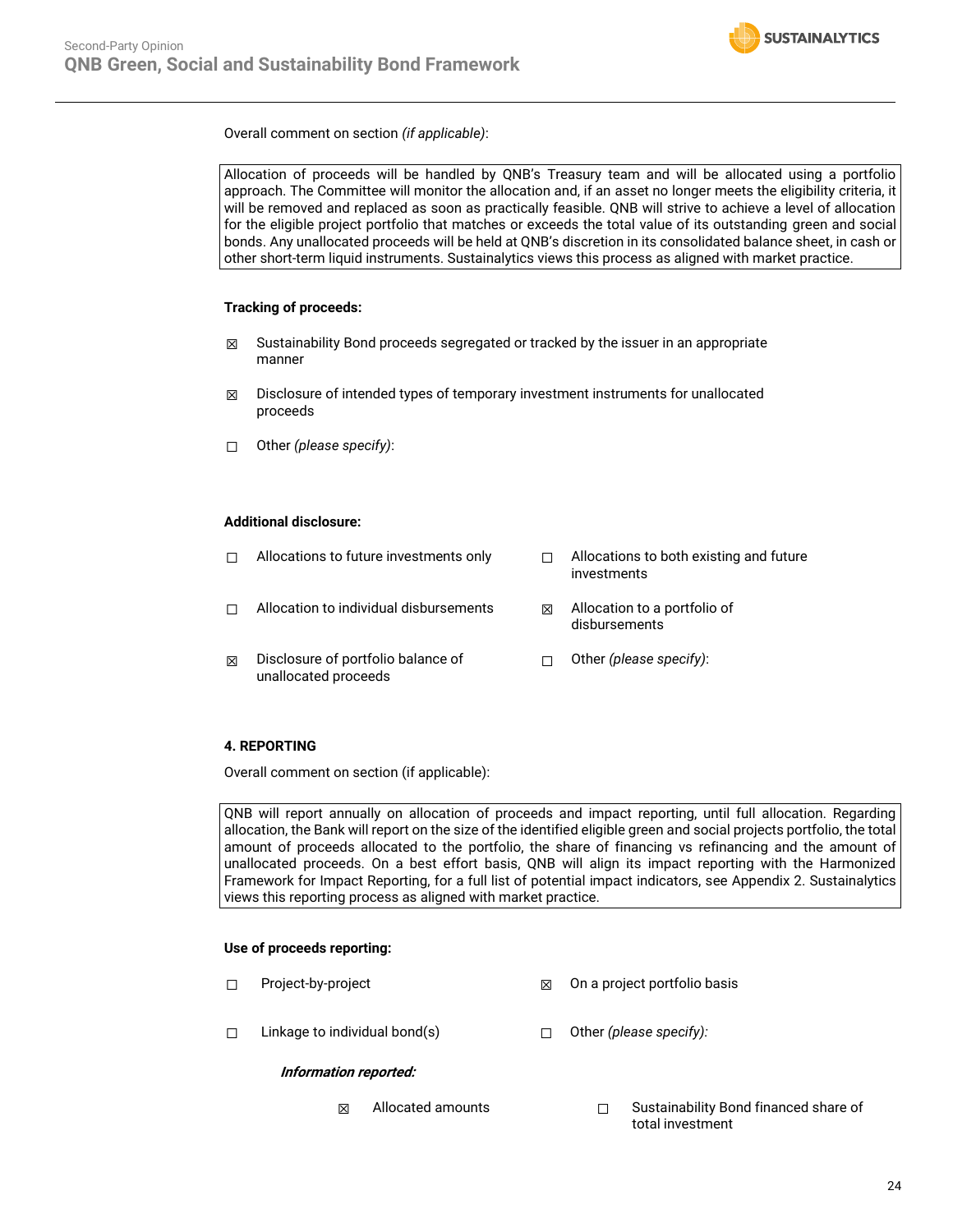

|   |                    | □ | Other (please specify):                     |   |   |                             |                                                                                                                                                                                                                                                                                                                                                                                                                                                                                                                                                                                                                                                                                                                                                                                                                                                                                                                                                                                                                                                                    |
|---|--------------------|---|---------------------------------------------|---|---|-----------------------------|--------------------------------------------------------------------------------------------------------------------------------------------------------------------------------------------------------------------------------------------------------------------------------------------------------------------------------------------------------------------------------------------------------------------------------------------------------------------------------------------------------------------------------------------------------------------------------------------------------------------------------------------------------------------------------------------------------------------------------------------------------------------------------------------------------------------------------------------------------------------------------------------------------------------------------------------------------------------------------------------------------------------------------------------------------------------|
|   |                    |   | <b>Frequency:</b>                           |   |   |                             |                                                                                                                                                                                                                                                                                                                                                                                                                                                                                                                                                                                                                                                                                                                                                                                                                                                                                                                                                                                                                                                                    |
|   |                    | ⊠ | Annual                                      |   |   | □                           | Semi-annual                                                                                                                                                                                                                                                                                                                                                                                                                                                                                                                                                                                                                                                                                                                                                                                                                                                                                                                                                                                                                                                        |
|   |                    |   | Other (please specify):                     |   |   |                             |                                                                                                                                                                                                                                                                                                                                                                                                                                                                                                                                                                                                                                                                                                                                                                                                                                                                                                                                                                                                                                                                    |
|   |                    | □ |                                             |   |   |                             |                                                                                                                                                                                                                                                                                                                                                                                                                                                                                                                                                                                                                                                                                                                                                                                                                                                                                                                                                                                                                                                                    |
|   | Impact reporting:  |   |                                             |   |   |                             |                                                                                                                                                                                                                                                                                                                                                                                                                                                                                                                                                                                                                                                                                                                                                                                                                                                                                                                                                                                                                                                                    |
| □ | Project-by-project |   |                                             | ⊠ |   |                             | On a project portfolio basis                                                                                                                                                                                                                                                                                                                                                                                                                                                                                                                                                                                                                                                                                                                                                                                                                                                                                                                                                                                                                                       |
| □ |                    |   | Linkage to individual bond(s)               | □ |   |                             | Other (please specify):                                                                                                                                                                                                                                                                                                                                                                                                                                                                                                                                                                                                                                                                                                                                                                                                                                                                                                                                                                                                                                            |
|   |                    |   | Frequency:                                  |   |   |                             |                                                                                                                                                                                                                                                                                                                                                                                                                                                                                                                                                                                                                                                                                                                                                                                                                                                                                                                                                                                                                                                                    |
|   |                    | ⊠ | Annual                                      |   |   | П                           | Semi-annual                                                                                                                                                                                                                                                                                                                                                                                                                                                                                                                                                                                                                                                                                                                                                                                                                                                                                                                                                                                                                                                        |
|   |                    | ◘ | Other (please specify):                     |   |   |                             |                                                                                                                                                                                                                                                                                                                                                                                                                                                                                                                                                                                                                                                                                                                                                                                                                                                                                                                                                                                                                                                                    |
|   |                    |   | Information reported (expected or ex-post): |   |   |                             |                                                                                                                                                                                                                                                                                                                                                                                                                                                                                                                                                                                                                                                                                                                                                                                                                                                                                                                                                                                                                                                                    |
|   |                    | ⊠ | <b>GHG Emissions / Savings</b>              |   | X |                             | <b>Energy Savings</b>                                                                                                                                                                                                                                                                                                                                                                                                                                                                                                                                                                                                                                                                                                                                                                                                                                                                                                                                                                                                                                              |
|   |                    | □ | Decrease in water use                       |   | ⊠ |                             | Number of beneficiaries                                                                                                                                                                                                                                                                                                                                                                                                                                                                                                                                                                                                                                                                                                                                                                                                                                                                                                                                                                                                                                            |
|   |                    | □ | Target populations                          |   | □ | • Fishery<br>year)<br>year) | • Other ESG indicators (please specify):<br>• Environment certification or EPC (as<br>applicable)<br>· Total installed capacity in MWh<br>• Low carbon public transportation<br>• Number of vehicles (units per year)<br>• Number of units installed (e.g. number<br>of charging points, electric track if<br>applicable)<br>· Distance of transmission (Km)<br>• Energy transmitted (MWh per year)<br>• Forests and forestry<br>• Forest area (hectares)<br>• Forestry certification scheme (if<br>applicable)<br>• Net carbon sequestration (tonnes per<br>year) (if available)<br>• Agriculture<br>· Agriculture land area (hectares)<br>· Organic farming certification scheme<br>• Type of crop and its proportion (if<br>available)<br>• Certification scheme<br>· Type of fish (if available)<br>• Quantity of treated wastewater and/or<br>supplied freshwater (cubic meters per<br>• Qualitative improvements in freshwater<br>supply and/or wastewater treatment<br>• Quantity of waste recycled (tonnes per<br>• Volume of waste diverted from landfill |

• Total volume of waste processed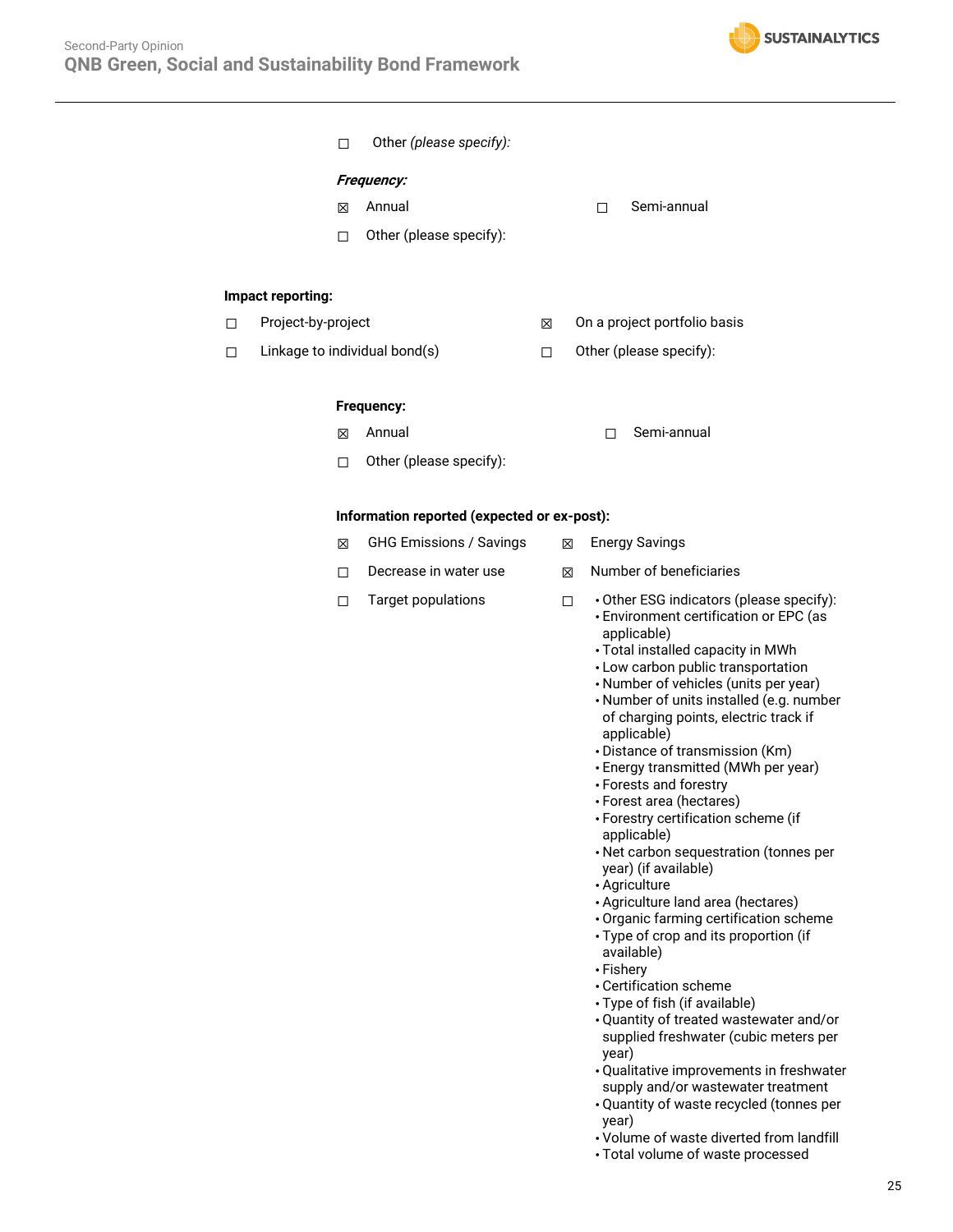

(tonnes per year)

- Reduction in harmful emissions (as applicable)
- Number of enrolled students
- Number of training program graduates successfully employed
- Amount of loans granted to SMEs, microenterprise, entrepreneurs
- Amount of loans granted to SMEs, microenterprise, entrepreneurs run by women
- Number of jobs created or retained in the selected region
- Number of jobs created or retained by the target group

#### **Means of Disclosure**

- $\Box$  Information published in financial report  $\boxtimes$  Information published in sustainability
	- report
- ☐ Information published in ad hoc documents
- ☐ Other (please specify):
- $\Box$  Reporting reviewed (if yes, please specify which parts of the reporting are subject to external review):

Where appropriate, please specify name and date of publication in the useful links section.

**USEFUL LINKS** (e.g. to review provider methodology or credentials, to issuer's documentation, etc.)

<https://www.qnb.com/sites/qnb/qnbqatar/page/en/ensustainabilitymanagementatqnb.html>

### **SPECIFY OTHER EXTERNAL REVIEWS AVAILABLE, IF APPROPRIATE**

### **Type(s) of Review provided:**

- □ Consultancy (incl. 2<sup>nd</sup> opinion) □ □ Certification
- ☐ Verification / Audit ☐ Rating
- ☐ Other *(please specify):*

### **Review provider(s): Date of publication:**

### **ABOUT ROLE(S) OF REVIEW PROVIDERS AS DEFINED BY THE GBP AND THE SBP**

- i. Second Party Opinion: An institution with sustainability expertise that is independent from the issuer may provide a Second Party Opinion. The institution should be independent from the issuer's adviser for its Sustainability Bond framework, or appropriate procedures such as information barriers will have been implemented within the institution to ensure the independence of the Second Party Opinion. It normally entails an assessment of the alignment with the Principles. In particular, it can include an assessment of the issuer's overarching objectives, strategy, policy, and/or processes relating to sustainability and an evaluation of the environmental and social features of the type of Projects intended for the Use of Proceeds.
- ii. Verification: An issuer can obtain independent verification against a designated set of criteria, typically pertaining to business processes and/or sustainability criteria. Verification may focus on alignment with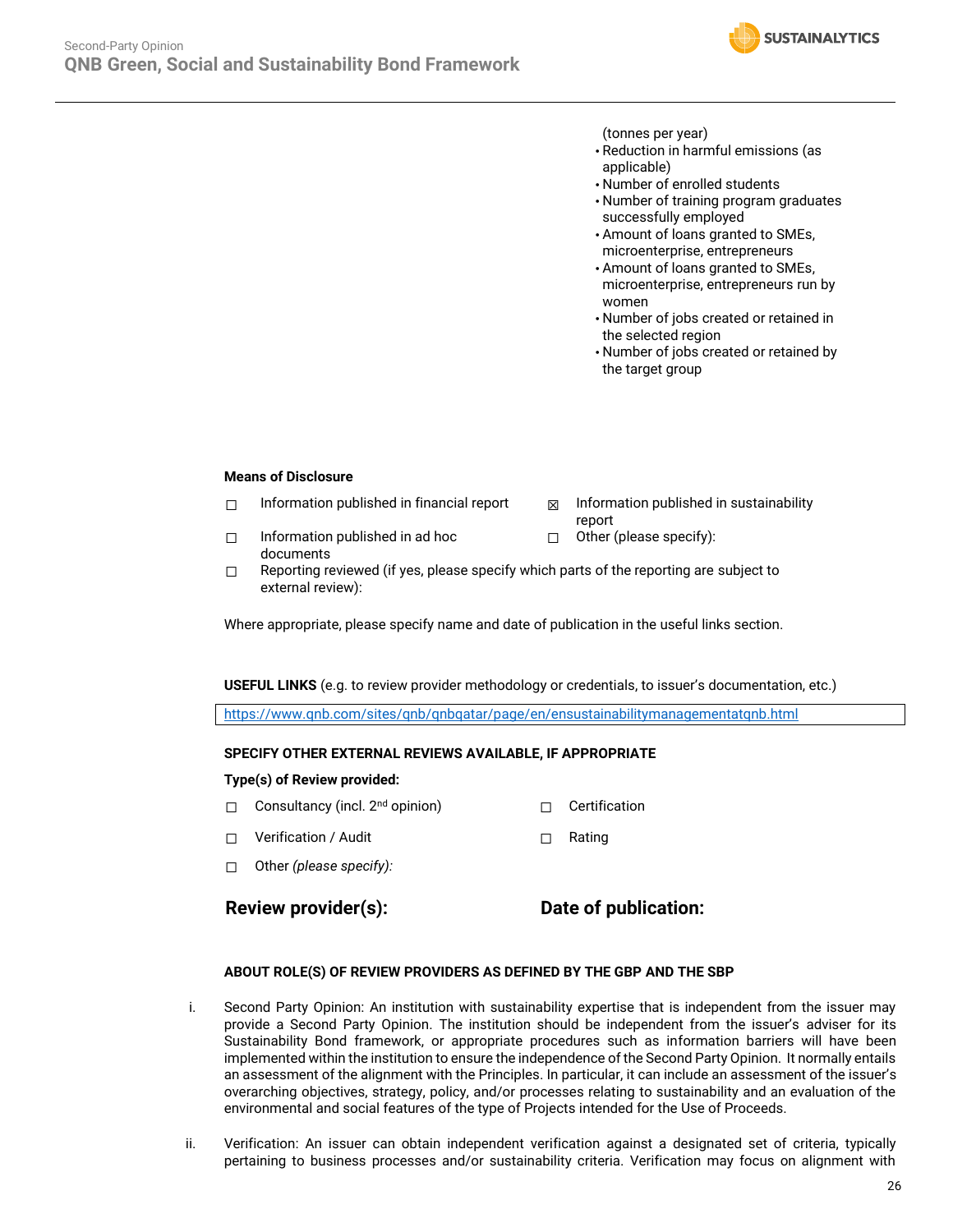

internal or external standards or claims made by the issuer. Also, evaluation of the environmentally or socially sustainable features of underlying assets may be termed verification and may reference external criteria. Assurance or attestation regarding an issuer's internal tracking method for use of proceeds, allocation of funds from Sustainability Bond proceeds, statement of environmental or social impact or alignment of reporting with the Principles may also be termed verification.

- iii. Certification: An issuer can have its Sustainability Bond or associated Sustainability Bond framework, or Use of Proceeds certified against a recognized external sustainability standard or label. A standard or label defines specific criteria, and alignment with such criteria is normally tested by qualified, accredited third parties, which may verify consistency with the certification criteria.
- iv. Green, Social and Sustainability Bond Scoring/Rating: An issuer can have its Sustainability Bond, associated Sustainability Bond framework or a key feature such as Use of Proceeds evaluated or assessed by qualified third parties, such as specialized research providers or rating agencies, according to an established scoring/rating methodology. The output may include a focus on environmental and/or social performance data, process relative to the Principles, or another benchmark, such as a 2-degree climate change scenario. Such scoring/rating is distinct from credit ratings, which may nonetheless reflect material sustainability risks.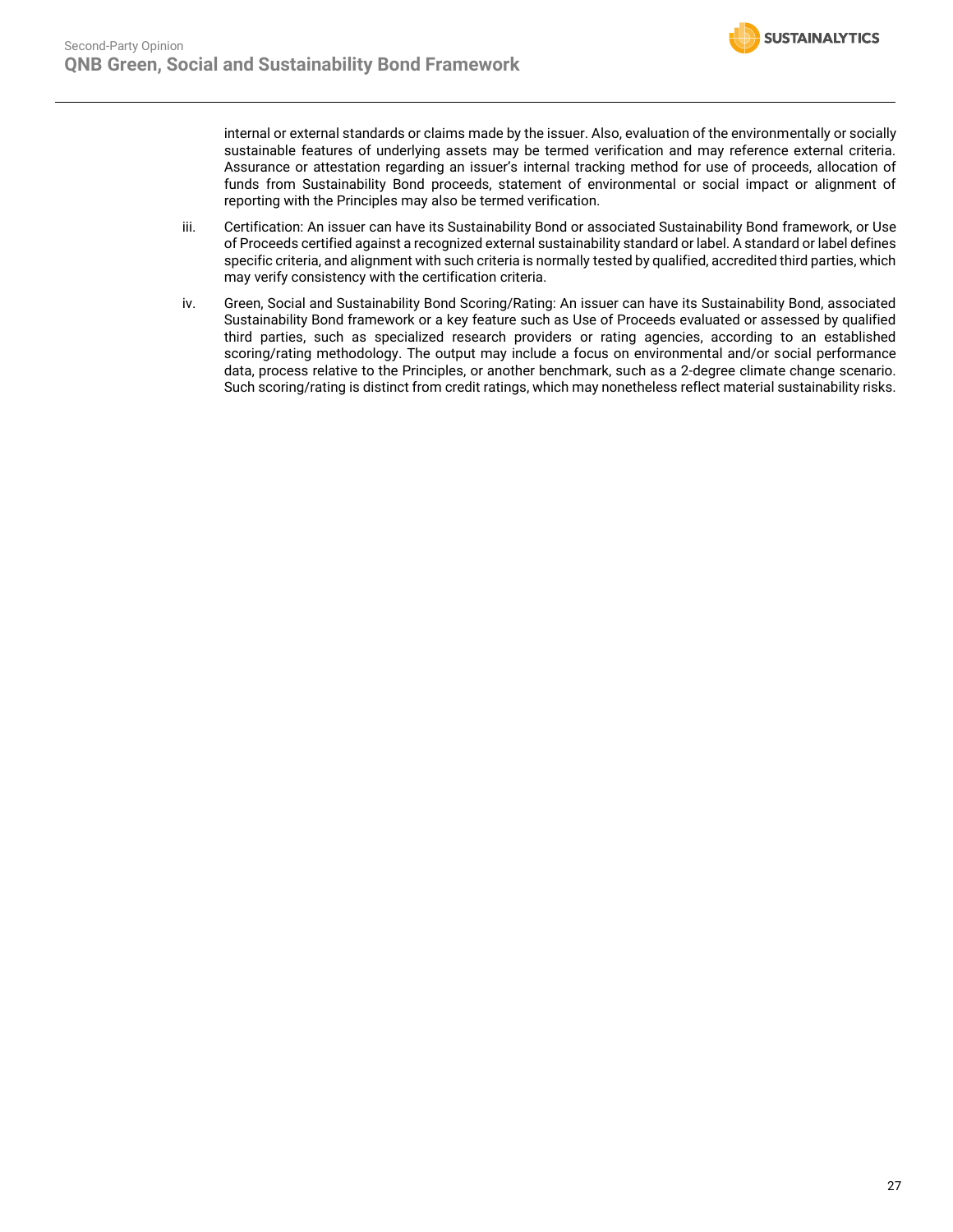# **Disclaimer**

© Sustainalytics 2019. All rights reserved.

The intellectual property rights to the information contained herein is vested exclusively in Sustainalytics. No part of this deliverable may be reproduced, disseminated, comingled, used to create derivative works, furnished in any manner, made available to third parties or published, parts hereof or the information contained herein in any form or in any manner, be it electronically, mechanically, through photocopies or recordings without the express written consent of Sustainalytics.

As the information herein is based on information made available by the issuer, the information is provided "as is" and, therefore Sustainalytics does not warrant that the information presented in this deliverable is complete, accurate or up to date, nor assumes any responsibility for errors or omissions and Sustainalytics will not accept any form of liability for the substance of the deliverable and/or any liability for damage arising from the use of this deliverable and/or the information provided in it. Any reference to third party names is for appropriate acknowledgement of their ownership and does not constitute a sponsorship or endorsement by such owner.

Nothing contained in this deliverable shall be construed as to make a representation or warranty on the part of Sustainalytics, express or implied, regarding the advisability to invest in companies, selection of projects or make any kind of business transactions. It shall not be construed as an investment advice (as defined in the applicable jurisdiction), nor be interpreted and construed as an assessment of the issuer's economic performance, financial obligations nor its creditworthiness.

The issuer is fully responsible for certifying and ensuring the compliance with its commitments, for their implementation and monitoring.